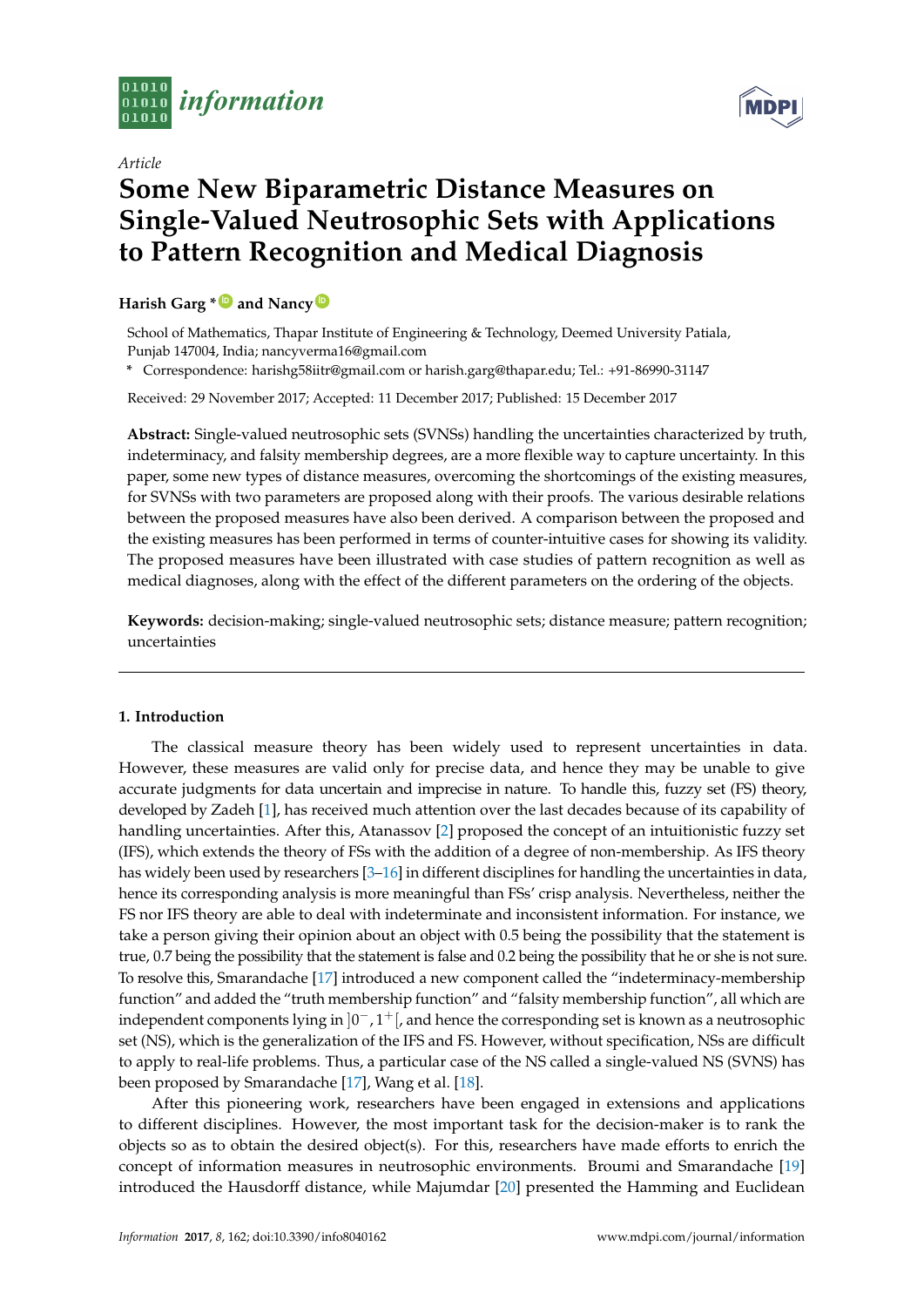distance for comparing the SVNSs. Ye [\[21\]](#page-18-5) presented the concept of correlation for single-valued neutrosophic numbers (SVNNs). Additionally, Ye [\[22\]](#page-18-6) improved the concept of cosine similarity for SVNSs, which was firstly introduced by Kong et al. [\[23\]](#page-18-7) in a neutrosophic environment. Nancy and Garg [\[24\]](#page-18-8) presented an improved score function for ranking the SVNNs and applied them to solve the decision-making problem. Garg and Nancy [\[25\]](#page-18-9) presented the entropy measure of order *α* and applied them to solve decision-making problems. Recently, Garg and Nancy [\[26\]](#page-18-10) presented a technique for order preference by similarity to ideal solution (TOPSIS) method under an interval NS environment to solve decision-making problems. Aside from these, various authors have incorporated the idea of NS theory into the similarity measures [\[27,](#page-18-11)[28\]](#page-18-12), distance measures [\[29](#page-18-13)[,30\]](#page-18-14), the cosine similarity measure [\[19,](#page-18-3)[22,](#page-18-6)[31\]](#page-18-15), and aggregation operators [\[22](#page-18-6)[,31](#page-18-15)[–40\]](#page-19-0).

Thus, on the basis of the above observations, it has been observed that distance or similarity measures are of key importance in a number of theoretical and applied statistical inference and data processing problems. It has been deduced from studies that similarity, entropy and divergence measures could be induced by the normalized distance measure on the basis of their axiomatic definitions. On the other hand, SVNSs are one of the most successful theories to handle the uncertainties and certainties in the system, but little systematic research has explored these problems. The gap in the research motivates us to develop some families of the distance measures of the SVNS to solve the decision-making problem, for which preferences related to different alternatives are taken in the form of neutrosophic numbers. The main contributions of this work are summarized as follows: (i) to highlight the shortcomings of the various existing distance measures under the single-valued neutrosophic information through illustrative examples; (ii) to overcome the shortcomings of the existing measures, this paper defines some new series of biparametric distance measures between SVNSs, which depend on two parameters, namely, *p* and *t*, where *p* is the *L<sup>p</sup>* norm and *t* identifies the level of uncertainty. The various desirable relations between these have been investigated in detail. Then, we utilized these measures to solve the problem of pattern recognition as well as medical diagnosis and compared their performance with that of some of the existing approaches.

The rest of this paper is organized as follows. Section [2](#page-1-0) briefly describes the concepts of NSs, SVNSs and their corresponding existing distance measures. Section [3](#page-3-0) presents a family of the normalized and weighted normalized distance measures between two SVNSs. Some of their desirable properties have also been investigated in detail, while generalized distance measures have been proposed in Section [4.](#page-11-0) The defined measures are illustrated, by an example in Section [5,](#page-12-0) using the field of pattern recognition and medical diagnosis for demonstrating the effectiveness and stability of the proposed measures. Finally, a concrete conclusion has been drawn in Section [6.](#page-17-3)

#### <span id="page-1-0"></span>**2. Preliminaries**

An overview of NSs and SVNSs is addressed here on the universal set *X*.

#### *2.1. Basic Definitions*

**Definition 1** ([\[17,](#page-18-1)[41\]](#page-19-1)). *A neutrosophic set (NS) A in X is defined by its truth membership function*  $(T_A(x))$ *, an indeterminacy-membership function*  $(I_A(x))$  *and a falsity membership function*  $(F_A(x))$ *, where all are* subsets of  $]0^-$ ,  $1^+$ [. There is no restriction on the sum of  $T_A(x)$ ,  $I_A(x)$  and  $F_A(x)$ ; thus  $0^- \le \sup T_A(x) +$  $\sup I_A(x) + \sup F_A(x) \leq 3^+$  *for all*  $x \in X$ . Here,  $\sup$  *represents the supremum of the set.* 

Wang et al. [\[18\]](#page-18-2), Smarandache [\[41\]](#page-19-1) defined the SVNS, which is an instance of a NS.

**Definition 2** ([\[18,](#page-18-2)[41\]](#page-19-1))**.** *A single-valued neutrosophic set (SVNS) A is defined as*

$$
A = \{ \langle x, T_A(x), I_A(x), F_A(x) \rangle \mid x \in X \}
$$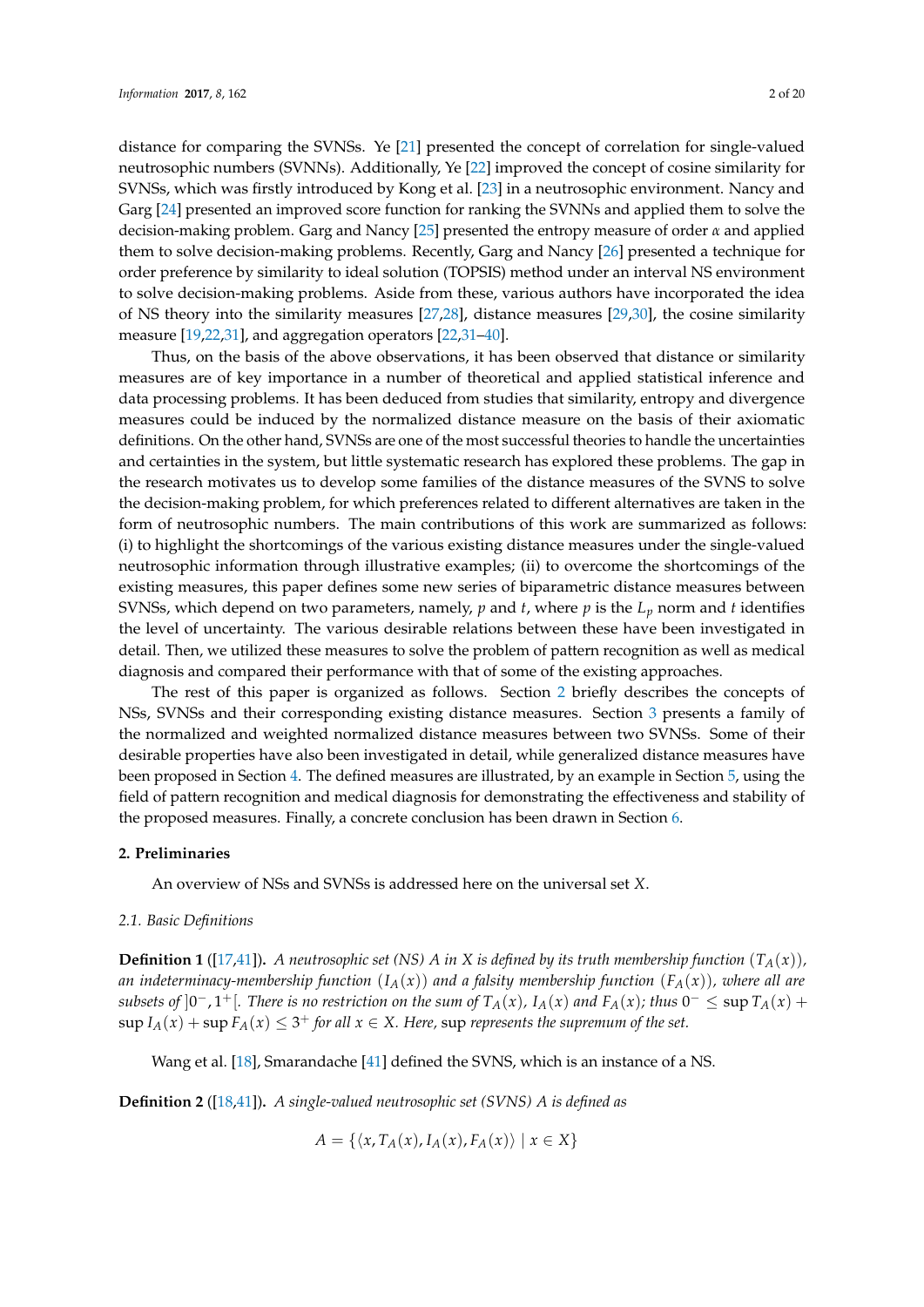where  $T_A: X \to [0,1], I_A: X \to [0,1]$  and  $F_A: X \to [0,1]$  with  $T_A(x) + I_A(x) + F_A(x) \leq 3$  for all  $x \in X$ . *The values*  $T_A(x)$ ,  $I_A(x)$  and  $F_A(x)$  *denote the truth-membership degree, the indeterminacy-membership degree and the falsity-membership degree of x to A, respectively. The pairs of these are called single-valued neutrosophic numbers (SVNNs), which are denoted by*  $\alpha = \langle \mu_A, \rho_A, \nu_A \rangle$ , and class of SVNSs is denoted by  $\Phi(X)$ .

**Definition 3.** Let  $A = \langle \mu_A, \rho_A, \nu_A \rangle$  and  $B = \langle \mu_B, \rho_B, \nu_B \rangle$  be two single-valued neutrosophic sets (SVNSs). *Then the following expressions are defined by [\[18\]](#page-18-2):*

- (i)  $A \subseteq B$  if and only if (iff)  $\mu_A(x) \leq \mu_B(x)$ ,  $\rho_A(x) \geq \rho_B(x)$  and  $\nu_A(x) \geq \nu_B(x)$  for all x in X;
- *(ii)*  $A = B$  *iff*  $A \subseteq B$  *and*  $B \subseteq A$ *;*
- $(iii)$   $A^c = {\langle v_A(x), 1 \rho_A(x), \mu_A(x) | x \in X \rangle};$
- (iv)  $A \cap B = \langle \min(\mu_A(x), \mu_B(x)), \max(\rho_A(x), \rho_B(x)), \max(\nu_A(x), \nu_B(x)) \rangle$ ;
- $(v)$   $A \cup B = \langle max(\mu_A(x), \mu_B(x)), min(\rho_A(x), \rho_B(x)), min(\nu_A(x), \nu_B(x)) \rangle.$
- *2.2. Existing Distance Measures*

<span id="page-2-1"></span>**Definition 4.** *A real function*  $d : \Phi(X) \times \Phi(X) \to [0, 1]$  *is called a distance measure* [\[19\]](#page-18-3)*, where d satisfies the following axioms for A, B,*  $C \in \Phi(X)$ *:* 

- $(P1)$   $0 \leq d(A, B) \leq 1$ *;*  $(P2)$  *d*(*A*, *B*) = 0 *iff A* = *B*;  $P(3)$   $d(A, B) = d(B, A);$
- *(P4) If*  $A \subseteq B \subseteq C$ , then  $d(A, C) \ge d(A, B)$  and  $d(A, C) \ge d(B, C)$ .

On the basis of this, several researchers have addressed the various types of distance and similarity measures between two SVNSs  $A = \langle x_i, \mu_A(x_i), \rho_A(x_i), \nu_A(x_i) | x_i \in X \rangle$  and  $B = \langle x_i, \mu_B(x_i), \rho_B(x_i), \nu_B(x_i) | x_i \in X \rangle$ ,  $i = 1, 2, ..., n$ , which are given as follows:

(i) The extended Hausdorff distance [\[19\]](#page-18-3):

<span id="page-2-0"></span>
$$
D_H(A, B) = \frac{1}{n} \sum_{i=1}^n \max \left\{ |\mu_A(x_i) - \mu_B(x_i)|, |\rho_A(x_i) - \rho_B(x_i)|, |\nu_A(x_i) - \nu_B(x_i)| \right\}
$$
(1)

(ii) The normalized Hamming distance [\[20\]](#page-18-4):

<span id="page-2-5"></span>
$$
D_{NH}(A,B) = \frac{1}{3n} \sum_{i=1}^{n} \left\{ |\mu_A(x_i) - \mu_B(x_i)| + |\rho_A(x_i) - \rho_B(x_i)| + |\nu_A(x_i) - \nu_B(x_i)| \right\}
$$
(2)

(iii) The normalized Euclidean distance [\[20\]](#page-18-4):

<span id="page-2-2"></span>
$$
D_{NE}(A,B) = \left(\frac{1}{3n} \sum_{i=1}^{n} \left\{ (\mu_A(x_i) - \mu_B(x_i))^2 + (\rho_A(x_i) - \rho_B(x_i))^2 + (\nu_A(x_i) - \nu_B(x_i))^2 \right\} \right)^{1/2}
$$
(3)

(iv) The cosine similarities [\[22\]](#page-18-6):

<span id="page-2-3"></span>
$$
S_{CS1}(A,B) = \frac{1}{n} \sum_{i=1}^{n} \cos \left[ \frac{\pi (|\mu_A(x_i) - \mu_B(x_i)| \vee |\rho_A(x_i) - \rho_B(x_i)| \vee |\nu_A(x_i) - \nu_B(x_i)|)}{2} \right]
$$
(4)

and

<span id="page-2-4"></span>
$$
S_{CS2}(A,B) = \frac{1}{n} \sum_{i=1}^{n} \cos \left[ \frac{\pi(|\mu_A(x_i) - \mu_B(x_i)| + |\rho_A(x_i) - \rho_B(x_i)| + |\nu_A(x_i) - \nu_B(x_i)|)}{6} \right]
$$
(5)

and their corresponding distances denoted by  $D_{CS1} = 1 - S_{CS1}$  and  $D_{CS2} = 1 - S_{CS2}$ .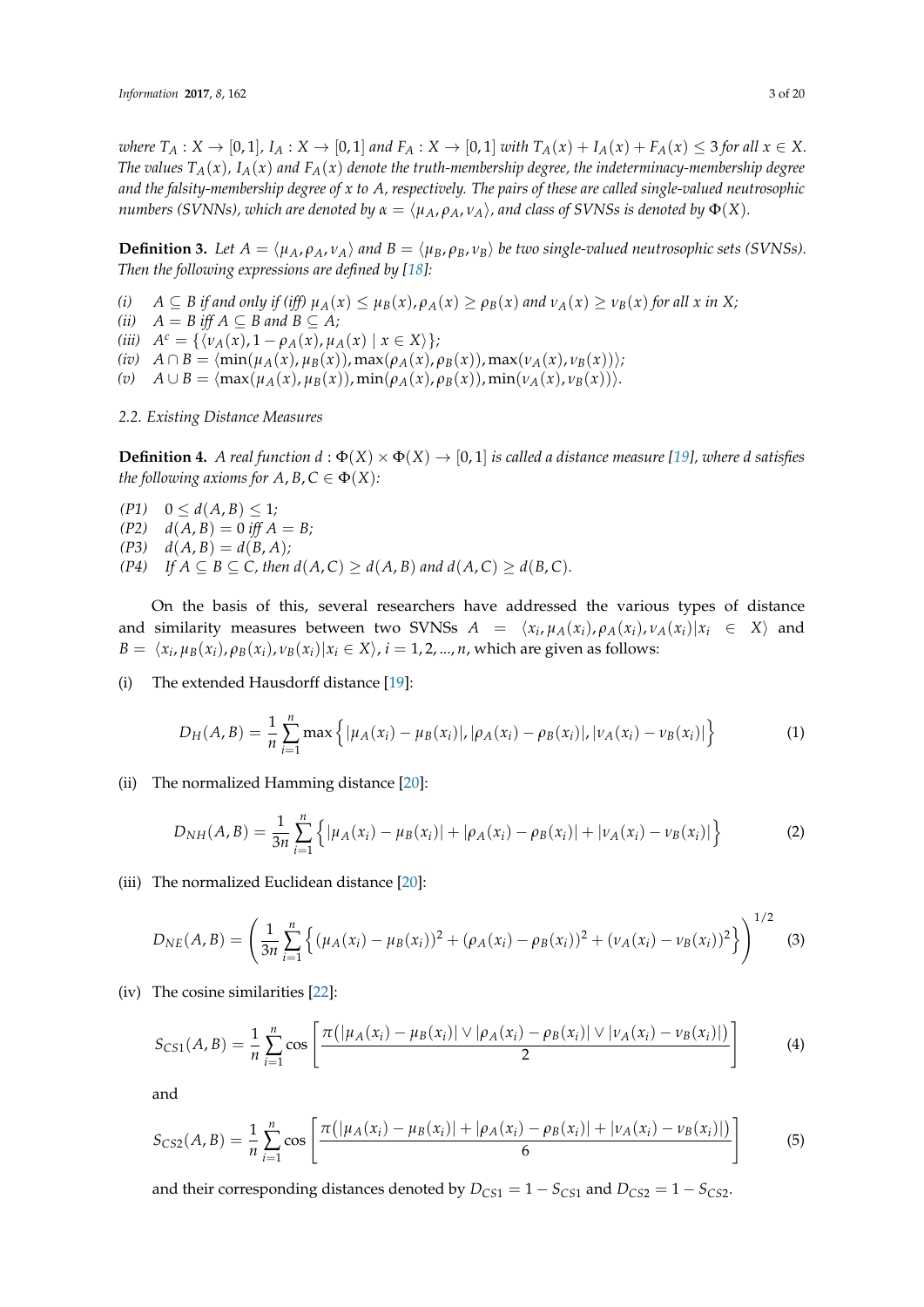(v) The tangent similarities [\[42\]](#page-19-2):

<span id="page-3-4"></span>
$$
S_{T1}(A,B) = 1 - \frac{1}{n} \sum_{i=1}^{n} \tan \left[ \frac{\pi(|\mu_A(x_i) - \mu_B(x_i)| \vee |\rho_A(x_i) - \rho_B(x_i)| \vee |\nu_A(x_i) - \nu_B(x_i)|)}{4} \right] \tag{6}
$$

and

<span id="page-3-1"></span>
$$
S_{T2}(A,B) = 1 - \frac{1}{n} \sum_{i=1}^{n} \tan \left[ \frac{\pi(|\mu_A(x_i) - \mu_B(x_i)| + |\rho_A(x_i) - \rho_B(x_i)| + |\nu_A(x_i) - \nu_B(x_i)|)}{12} \right]
$$
(7)

and their corresponding distances denoted by  $D_{T1} = 1 - S_{T1}$  and  $D_{T2} = 1 - S_{T2}$ .

#### *2.3. Shortcomings of the Existing Measures*

The above measures have been widely used; however, simultaneously they have some drawbacks, which are illustrated with the numerical example that follows.

<span id="page-3-2"></span>**Example 1.** *Consider two known patterns A and B, which are represented by SVNSs in a universe X given by A* =  $\langle x, 0.5, 0.0, 0.0 | x ∈ X \rangle$ ,  $B = \langle x, 0.0, 0.5, 0.0 | x ∈ X \rangle$ . Consider an unknown pattern  $C ∈ SVMSS(X)$ , *which is recognized where*  $C = \langle x, 0.0, 0.0, 0.5 | x \in X \rangle$ ; then the target of this problem is to classify the pattern *C in one of the classes A or B. If we apply the existing measures [\[19](#page-18-3)[,20](#page-18-4)[,22](#page-18-6)[,42\]](#page-19-2) defined in Equations* [\(1\)](#page-2-0)*–*[\(7\)](#page-3-1) *above, then we obtain the following:*

|  | Pair $D_H$ $D_{NH}$ $D_{NE}$ $D_{CS1}$ $D_{CS2}$ $D_{T1}$ $D_{T1}$ |  |  |  |
|--|--------------------------------------------------------------------|--|--|--|
|  | $(A.C)$ 0.5 0.3333 0.4048 0.2929 0.1340 0.4142 0.2679              |  |  |  |
|  | $(B,C)$ 0.5 0.3333 0.4048 0.2929 0.1340 0.4142 0.2679              |  |  |  |

*Thus, from this, we conclude that these existing measures are unable to classify the pattern C with A and B. Hence these measures are inconsistent and unable to perform ranking.*

<span id="page-3-3"></span>**Example 2.** *Consider two SVNSs defined on the universal set X given by*  $A = \langle x, 0.3, 0.2, 0.3 | x \in X \rangle$  *and*  $B = \langle x, 0.4, 0.2, 0.4 \mid x \in X \rangle$ . If we replace the degree of falsity membership of *A* (0.3) with 0.4, and that of *B (0.4) with 0.3, then we obtain new SVNSs as*  $C = \langle x, 0.3, 0.2, 0.4 | x ∈ X \rangle$  and  $D = \langle x, 0.4, 0.2, 0.3 | x ∈ X \rangle$ . *Now, by using the distance measures defined in Equations* [\(1\)](#page-2-0)*–*[\(7\)](#page-3-1)*, we obtain their corresponding values as follows:*

|  |  | Pair $D_H$ $D_{NH}$ $D_{NE}$ $D_{CS1}$ $D_{CS2}$ $D_{T1}$ $D_{T1}$ |  |
|--|--|--------------------------------------------------------------------|--|
|  |  | $(A,B)$ 0.1 0.066 0.077 0.013 0.006 0.078 0.052                    |  |
|  |  | $(C,D)$ 0.1 0.066 0.077 0.013 0.006 0.078 0.052                    |  |

Thus, it has been concluded that by changing the falsity degree of SVNSs and keeping the other degrees unchanged, the values of their corresponding measures remain the same. Thus, there is no effect of the degree of falsity membership on the distance measures. Similarly, we can observe the same for the degree of the truth membership functions.

This seems to be worthless to calculate distance using the measures mentioned above. Thus, there is a need to build up a new distance measure that overcomes the shortcomings of the existing measures.

#### <span id="page-3-0"></span>**3. Some New Distance Measures between SVNSs**

In this section, we present the Hamming and the Euclidean distances between SVNSs, which can be used in real scientific and engineering applications.

Letting  $\Phi(X)$  be the class of SVNSs over the universal set *X*, then we define the distances for SVNSs,  $A = \langle \mu_A(x_i), \rho_A(x_i), \nu_A(x_i) | x_i \in X \rangle$  and  $B = \langle \mu_B(x_i), \rho_B(x_i), \nu_B(x_i) | x_i \in X \rangle$ , by considering the uncertainty parameter *t*, as follows: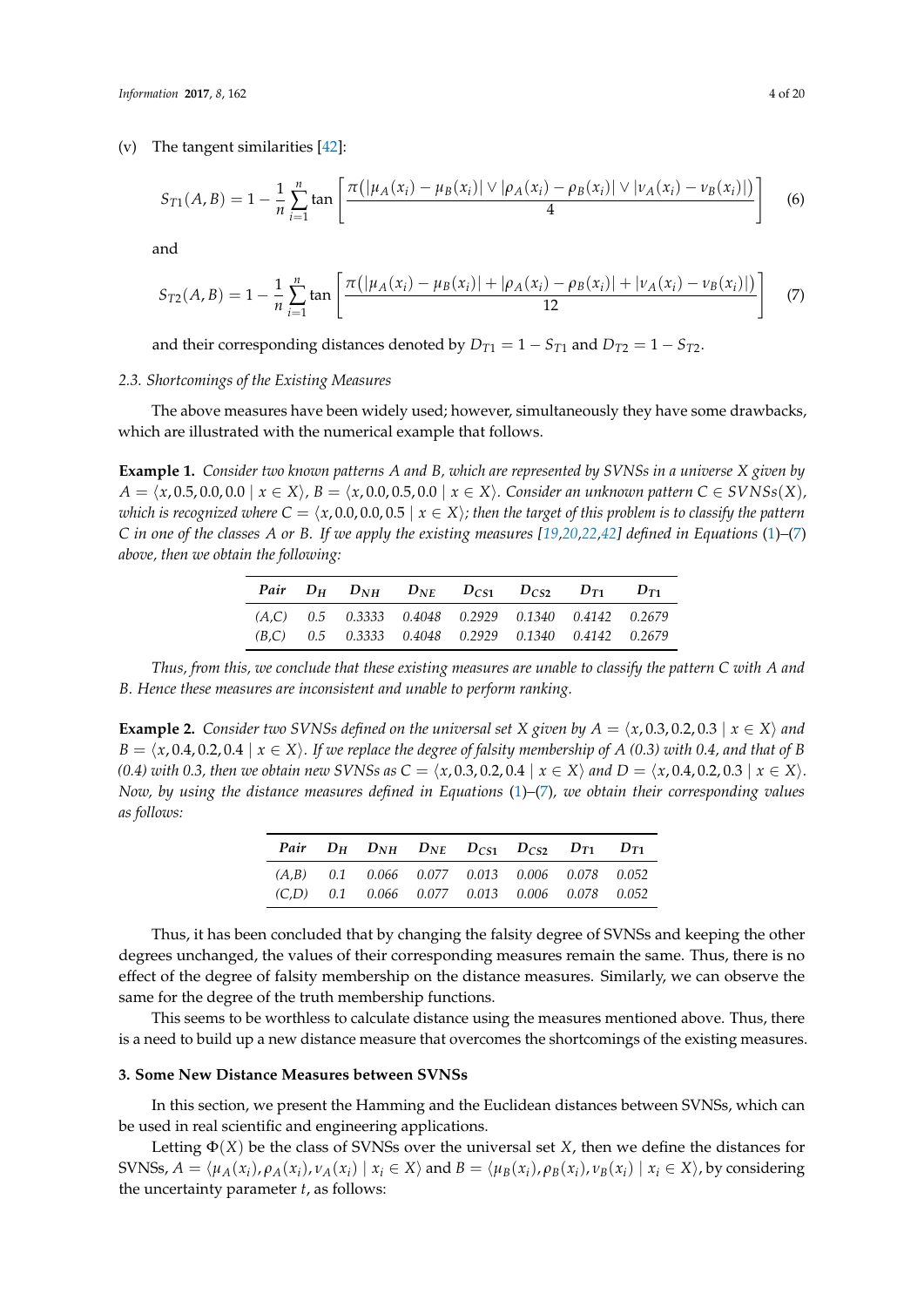(i) Hamming distance:

$$
d_1(A,B) = \frac{1}{3(2+t)} \sum_{i=1}^n \begin{pmatrix} \left| -t(\mu_A(x_i) - \mu_B(x_i)) + (\rho_A(x_i) - \rho_B(x_i)) + (\nu_A(x_i) - \nu_B(x_i)) \right| \\ + \left| -t(\rho_A(x_i) - \rho_B(x_i)) - (\nu_A(x_i) - \nu_B(x_i)) + (\mu_A(x_i) - \mu_B(x_i)) \right| \\ + \left| -t(\nu_A(x_i) - \nu_B(x_i)) - (\rho_A(x_i) - \rho_B(x_i)) + (\mu_A(x_i) - \mu_B(x_i)) \right| \end{pmatrix}
$$
(8)

#### (ii) Normalized Hamming distance:

<span id="page-4-2"></span>
$$
d_2(A,B) = \frac{1}{3n(2+t)} \sum_{i=1}^n \begin{pmatrix} \left| -t(\mu_A(x_i) - \mu_B(x_i)) + (\rho_A(x_i) - \rho_B(x_i)) + (\nu_A(x_i) - \nu_B(x_i)) \right| \\ + \left| -t(\rho_A(x_i) - \rho_B(x_i)) - (\nu_A(x_i) - \nu_B(x_i)) + (\mu_A(x_i) - \mu_B(x_i)) \right| \\ + \left| -t(\nu_A(x_i) - \nu_B(x_i)) - (\rho_A(x_i) - \rho_B(x_i)) + (\mu_A(x_i) - \mu_B(x_i)) \right| \end{pmatrix}
$$
(9)

(iii) Euclidean distance:

$$
d_3(A,B) = \left(\frac{1}{3(2+t)^2} \sum_{i=1}^n \left( \frac{|-t(\mu_A(x_i) - \mu_B(x_i)) + (\rho_A(x_i) - \rho_B(x_i)) + (\nu_A(x_i) - \nu_B(x_i))|^2}{+| -t(\rho_A(x_i) - \rho_B(x_i)) - (\nu_A(x_i) - \nu_B(x_i)) + (\mu_A(x_i) - \mu_B(x_i))|^2} \right) \right)^{1/2}
$$
(10)

(iv) Normalized Euclidean distance:

<span id="page-4-0"></span>
$$
d_4(A,B) = \left(\frac{1}{3n(2+t)^2} \sum_{i=1}^n \begin{pmatrix} \left| -t(\mu_A(x_i) - \mu_B(x_i)) + (\rho_A(x_i) - \rho_B(x_i)) + (\nu_A(x_i) - \nu_B(x_i)) \right|^2 \\ + \left| -t(\rho_A(x_i) - \rho_B(x_i)) - (\nu_A(x_i) - \nu_B(x_i)) + (\mu_A(x_i) - \mu_B(x_i)) \right|^2 \\ + \left| -t(\nu_A(x_i) - \nu_B(x_i)) - (\rho_A(x_i) - \rho_B(x_i)) + (\mu_A(x_i) - \mu_B(x_i)) \right|^2 \end{pmatrix}\right)^{1/2}
$$
(11)

where  $t \geq 3$  is a parameter.

Then, on the basis of the distance properties as defined in Definition [4,](#page-2-1) we can obtain the following properties:

<span id="page-4-1"></span>**Proposition 1.** *The above-defined distance*  $d_2(A, B)$ *, between two SVNSs A and B, satisfies the following properties (P1)–(P4):*

*(P1)* 0 ≤  $d_2(A, B)$  ≤ 1, ∀*A*,  $B \in \Phi(X)$ ;  $(P2)$   $d_2(A, B) = 0$  *iff*  $A = B$ ;  $(P3)$   $d_2(A, B) = d_2(B, A)$ ; *(P4) If A* ⊆ *B* ⊆ *C*, *then*  $d_2(A, C) \ge d_2(A, B)$  *and*  $d_2(A, C) \ge d_2(B, C)$ *.* 

**Proof.** For two SVNSs *A* and *B*, we have

(P1)  $0 \leq \mu_A(x_i), \mu_B(x_i) \leq 1, 0 \leq \rho_A(x_i), \rho_B(x_i) \leq 1$  and  $0 \leq \nu_A(x_i), \nu_B(x_i) \leq 1$ . Thus,  $|\mu_A(x_i) - \mu_A(x_i)|$  $\mu_B(x_i) \leq 1$ ,  $\mu_A(x_i) - \rho_B(x_i) \leq 1$ ,  $\mu_A(x_i) - \nu_B(x_i) \leq 1$  and  $\mu_A(x_i) - \mu_B(x_i) \leq t$ . Therefore,

$$
\left| (t\mu_A(x_i) - v_A(x_i) - \rho_A(x_i)) - (t\mu_B(x_i) - v_B(x_i) - \rho_B(x_i)) \right| \le (2+t)
$$
  

$$
\left| (t\rho_A(x_i) + v_A(x_i) - \mu_A(x_i)) - (t\rho_B(x_i) + v_B(x_i) - \mu_B(x_i)) \right| \le (2+t)
$$
  

$$
\left| (t\nu_A(x_i) + \rho_A(x_i) - \mu_A(x_i)) - (t\nu_B(x_i) + \rho_B(x_i) - \mu_B(x_i)) \right| \le (2+t)
$$

Hence, by the definition of  $d_2$ , we obtain  $0 \leq d_2(A, B) \leq 1$ .

(P2) Firstly, we assume that  $A = B$ , which implies that  $\mu_A(x_i) = \mu_B(x_i)$ ,  $\rho_A(x_i) = \rho_B(x_i)$ , and  $v_A(x_i) = v_B(x_i)$  for  $i = 1, 2, \ldots, n$ . Thus, by the definition of  $d_2$ , we obtain  $d_2(A, B) = 0$ . Conversely, assuming that  $d_2(A, B) = 0$  for two SVNSs *A* and *B*, this implies that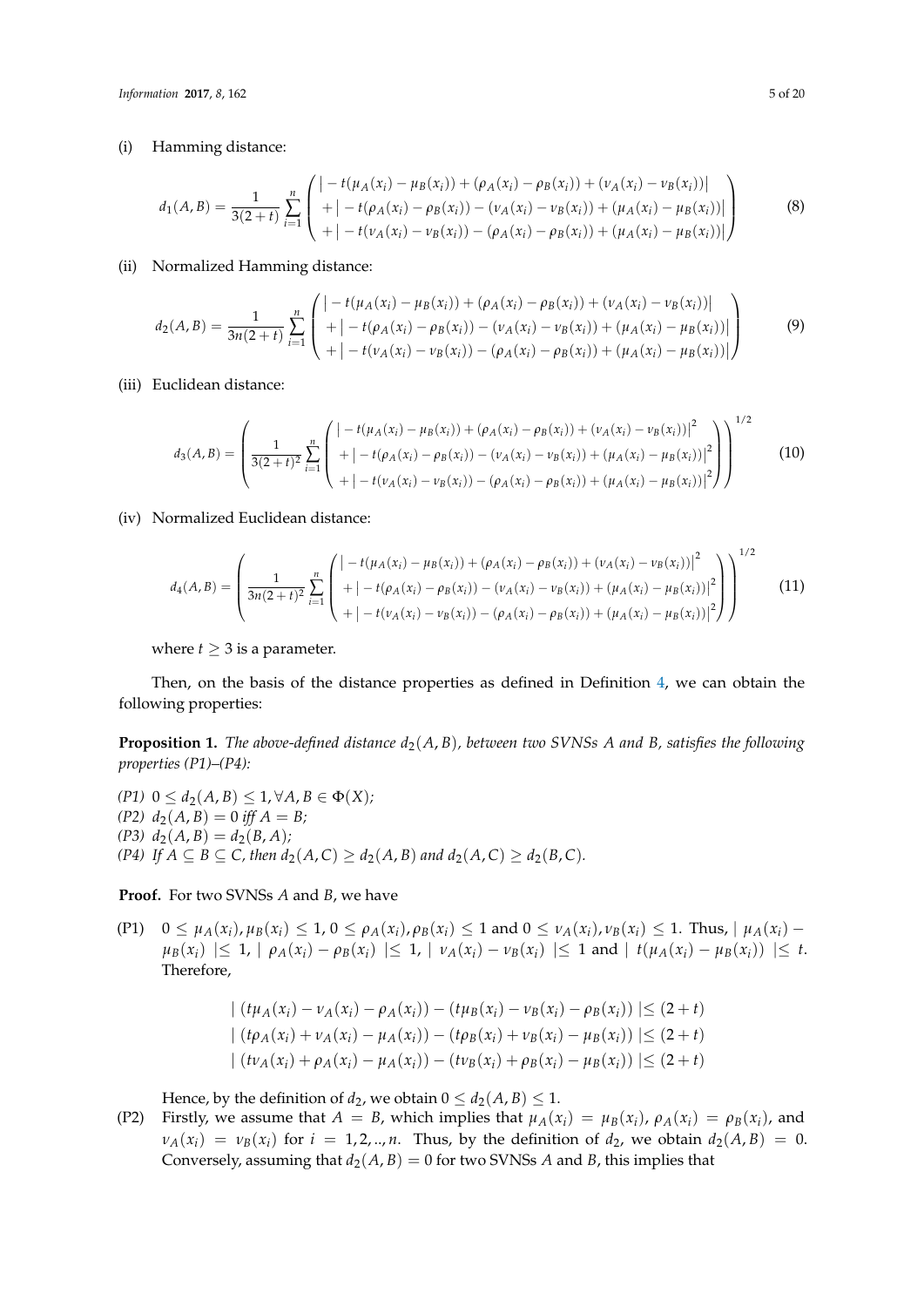$$
\begin{array}{l}\n|- t(\mu_A(x_i) - \mu_B(x_i)) + (\rho_A(x_i) - \rho_B(x_i)) + (\nu_A(x_i) - \nu_B(x_i))| \\
+ \quad - t(\rho_A(x_i) - \rho_B(x_i)) - (\nu_A(x_i) - \nu_B(x_i)) + (\mu_A(x_i) - \mu_B(x_i))| \\
+ \quad - t(\nu_A(x_i) - \nu_B(x_i)) - (\rho_A(x_i) - \rho_B(x_i)) + (\mu_A(x_i) - \mu_B(x_i))| \\
\end{array}\n\bigg\} = 0
$$

or

$$
\begin{aligned}\n| - t(\mu_A(x_i) - \mu_B(x_i)) + (\rho_A(x_i) - \rho_B(x_i)) + (\nu_A(x_i) - \nu_B(x_i)) | &= 0 \\
| - t(\rho_A(x_i) - \rho_B(x_i)) - (\nu_A(x_i) - \nu_B(x_i)) + (\mu_A(x_i) - \mu_B(x_i)) | &= 0 \\
| - t(\nu_A(x_i) - \nu_B(x_i)) - (\rho_A(x_i) - \rho_B(x_i)) + (\mu_A(x_i) - \mu_B(x_i)) | &= 0\n\end{aligned}
$$

After solving, we obtain  $\mu_A(x_i) - \mu_B(x_i) = 0$ ,  $\rho_A(x_i) - \rho_B(x_i) = 0$  and  $\nu_A(x_i) - \nu_B(x_i) = 0$ , which implies  $\mu_A(x_i) = \mu_B(x_i)$ ,  $\rho_A(x_i) = \rho_B(x_i)$  and  $\nu_A(x_i) = \nu_B(x_i)$ . Therefore,  $A = B$ . Hence  $d_2(A, B) = 0$  iff  $A = B$ .

(P3) This is straightforward from the definition of  $d_2$ .

(P4) If  $A \subseteq B \subseteq C$ , then  $\mu_A(x_i) \leq \mu_B(x_i) \leq \mu_C(x_i)$ ,  $\rho_A(x_i) \geq \rho_B(x_i) \geq \rho_C(x_i)$  and  $\nu_A(x_i) \geq$  $\nu_B(x_i) \geq \nu_C(x_i)$ , which implies that  $\mu_A(x_i) - \mu_B(x_i) \geq \mu_A(x_i) - \mu_C(x_i)$ ,  $\nu_A(x_i) - \nu_B(x_i) \leq \nu_C(x_i)$  $\nu_A(x_i) - \nu_C(x_i)$ , and  $\rho_A(x_i) - \rho_B(x_i) \leq \rho_A(x_i) - \rho_C(x_i)$ .

Therefore,

$$
\begin{aligned}\n&|-t(\mu_A(x_i) - \mu_B(x_i)) + (\rho_A(x_i) - \rho_B(x_i)) + (\nu_A(x_i) - \nu_B(x_i))| \\
&\leq |-t(\mu_A(x_i) - \mu_c(x_i)) + (\rho_A(x_i) - \rho_C(x_i)) + (\nu_A(x_i) - \nu_C(x_i))| \\
&-t(\rho_A(x_i) - \rho_B(x_i)) - (\nu_A(x_i) - \nu_B(x_i)) + (\mu_A(x_i) - \mu_B(x_i))| \\
&\leq |-t(\rho_A(x_i) - \rho_C(x_i)) - (\nu_A(x_i) - \nu_C(x_i)) + (\mu_A(x_i) - \mu_C(x_i))| \\
&-t(\nu_A(x_i) - \nu_B(x_i)) - (\rho_A(x_i) - \rho_B(x_i)) + (\mu_A(x_i) - \mu_B(x_i))| \\
&\leq |-t(\nu_A(x_i) - \nu_C(x_i)) - (\rho_A(x_i) - \rho_C(x_i)) + (\mu_A(x_i) - \mu_C(x_i))|\n\end{aligned}
$$

By adding, we obtain  $d_2(A, B) \leq d_2(A, C)$ . Similarly, we obtain  $d_2(B, C) \leq d_2(A, C)$ .  $\Box$ 

**Proposition 2.** *Distance d<sub>4</sub> as defined in Equation* [\(11\)](#page-4-0) *is also a valid measure.* 

**Proof.** For two SVNSs *A* and *B*, we have

(P1)  $0 \leq \mu_A(x_i), \mu_B(x_i) \leq 1, 0 \leq \rho_A(x_i), \rho_B(x_i) \leq 1$  and  $0 \leq \nu_A(x_i), \nu_B(x_i) \leq 1$ . Thus,  $\mu_A(x_i) - \mu_B(x_i) \leq 1$ ,  $\mu_A(x_i) - \rho_B(x_i) \leq 1$ ,  $\mu_A(x_i) - \nu_B(x_i) \leq 1$  and  $| t(\mu_A(x_i) - \mu_B(x_i)) | \leq t$ . Therefore,

$$
|-t(\mu_A(x_i) - \mu_B(x_i)) + (\rho_A(x_i) - \rho_B(x_i)) + (\nu_A(x_i) - \nu_B(x_i))|^2 \le (2+t)^2
$$
  

$$
|-t(\rho_A(x_i) - \rho_B(x_i)) - (\nu_A(x_i) - \nu_B(x_i)) + (\mu_A(x_i) - \mu_B(x_i))|^2 \le (2+t)^2
$$
  

$$
|-t(\nu_A(x_i) - \nu_B(x_i)) - (\rho_A(x_i) - \rho_B(x_i)) + (\mu_A(x_i) - \mu_B(x_i))|^2 \le (2+t)^2
$$

Hence, by the definition of  $d_4$ , we obtain  $0 \leq d_4(A, B) \leq 1$ .

(P2) Assuming that  $A = B$  implies that  $\mu_A(x_i) = \mu_B(x_i)$ ,  $\rho_A(x_i) = \rho_B(x_i)$  and  $\nu_A(x_i) = \nu_B(x_i)$  for  $i = 1, 2, \ldots, n$ , and hence using Equation [\(11\)](#page-4-0), we obtain  $d_A(A, B) = 0$ . Conversely, assuming that  $d_4(A, B) = 0$  implies

$$
|-t(\mu_A(x_i) - \mu_B(x_i)) + (\rho_A(x_i) - \rho_B(x_i)) + (\nu_A(x_i) - \nu_B(x_i))|^2 = 0
$$
  

$$
|-t(\rho_A(x_i) - \rho_B(x_i)) - (\nu_A(x_i) - \nu_B(x_i)) + (\mu_A(x_i) - \mu_B(x_i))|^2 = 0
$$
  

$$
|-t(\nu_A(x_i) - \nu_B(x_i)) - (\rho_A(x_i) - \rho_B(x_i)) + (\mu_A(x_i) - \mu_B(x_i))|^2 = 0
$$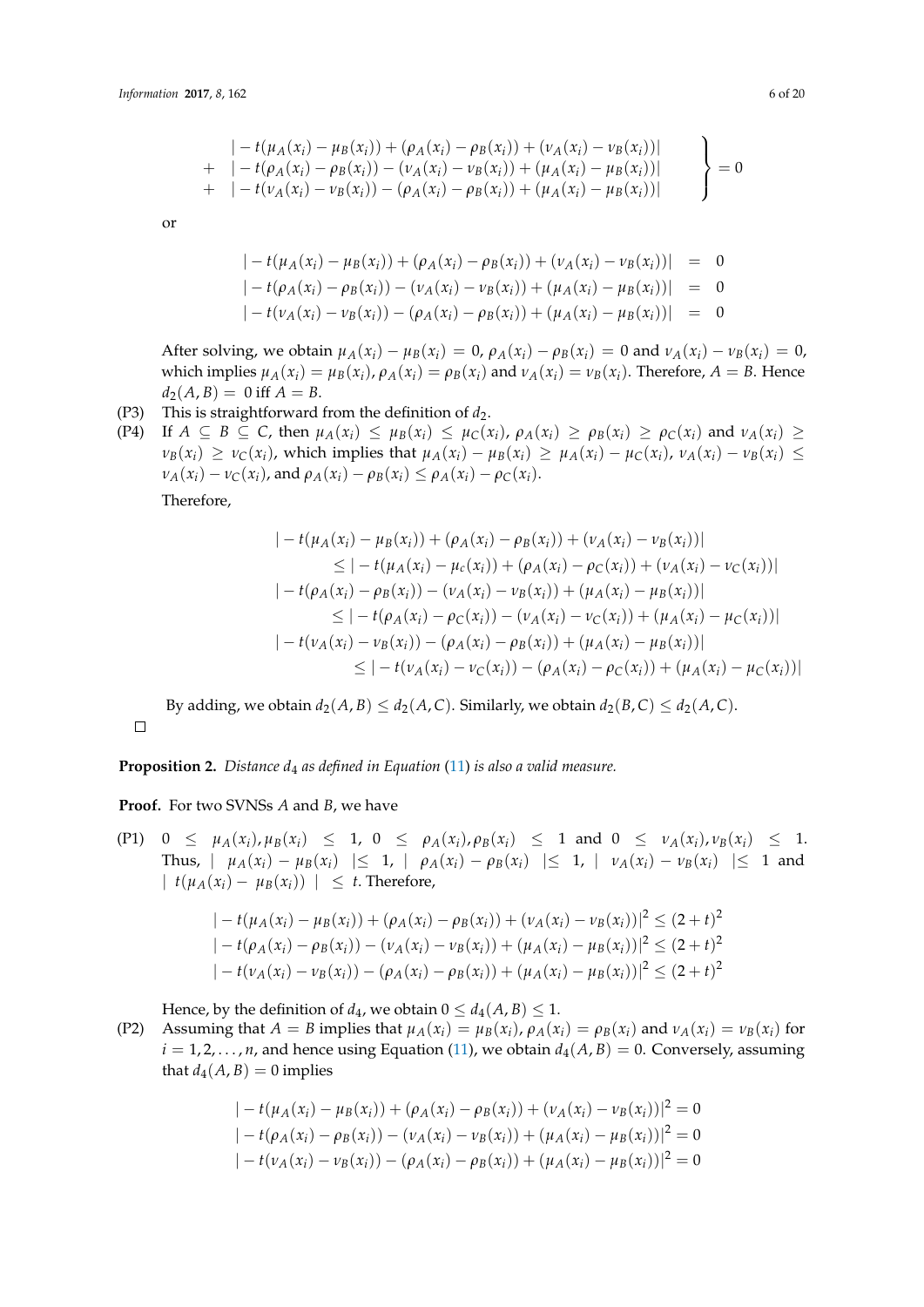After solving these, we obtain  $\mu_A(x_i) - \mu_B(x_i) = 0$ ,  $\rho_A(x_i) - \rho_B(x_i) = 0$  and  $\nu_A(x_i) - \nu_B(x_i) = 0$ ; that is,  $\mu_A(x_i) = \mu_B(x_i)$ ,  $\rho_A(x_i) = \rho_B(x_i)$  and  $\nu_A(x_i) = \nu_B(x_i)$  for  $t \geq 3$ . Hence  $A = B$ . Therefore,  $d_4(A, B) = 0$  iff  $A = B$ .

- (P3) This is straightforward from the definition of *d*4.
- (P4) If  $A \subseteq B \subseteq C$ , then  $\mu_A(x_i) \leq \mu_B(x_i) \leq \mu_C(x_i)$ ,  $\rho_A(x_i) \geq \rho_B(x_i) \geq \rho_C(x_i)$ , and  $\nu_A(x_i) \geq$  $\nu_B(x_i) \geq \nu_C(x_i)$ . Therefore

$$
\begin{aligned}\n&|-t(\mu_A(x_i) - \mu_B(x_i)) + (\rho_A(x_i) - \rho_B(x_i)) + (\nu_A(x_i) - \nu_B(x_i))|^2 \\
&\leq |-t(\mu_A(x_i) - \mu_C(x_i)) + (\rho_A(x_i) - \rho_C(x_i)) + (\nu_A(x_i) - \nu_C(x_i))|^2 \\
&|-t(\rho_A(x_i) - \rho_B(x_i)) - (\nu_A(x_i) - \nu_B(x_i)) + (\mu_A(x_i) - \mu_B(x_i))|^2 \\
&\leq |-t(\rho_A(x_i) - \rho_C(x_i)) - (\nu_A(x_i) - \nu_C(x_i)) + (\mu_A(x_i) - \mu_C(x_i))|^2 \\
&|-t(\nu_A(x_i) - \nu_B(x_i)) - (\rho_A(x_i) - \rho_B(x_i)) + (\mu_A(x_i) - \mu_B(x_i))|^2 \\
&\leq |-t(\nu_A(x_i) - \nu_C(x_i)) - (\rho_A(x_i) - \rho_C(x_i)) + (\mu_A(x_i) - \mu_C(x_i))|^2\n\end{aligned}
$$

Hence by the definition of *d*<sub>4</sub>, we obtain *d*<sub>4</sub>(*A*, *B*)  $\leq$  *d*<sub>4</sub>(*A*, *C*). Similarly, we obtain *d*<sub>4</sub>(*B*, *C*)  $\leq$  $d_4(A, C)$ .

 $\Box$ 

Now, on the basis of these proposed distance measures, we conclude that this successfully overcomes the shortcomings of the existing measures as described above.

**Example 3.** If we apply the proposed distance measures  $d_2$  and  $d_4$  on the data considered in Example [1](#page-3-2) to classify *the pattern C*, *then corresponding to the parameter*  $t = 3$ *, we obtain*  $d_2(A, C) = 0.3333$ ,  $d_2(B, C) = 0.1333$ ,  $d_4(A,C) = 0.3464$  *and*  $d_4(B,C) = 0.1633$ *. Thus, the pattern C is classified with the pattern B and hence is able to identify the best pattern.*

**Example 4.** *If we utilize the proposed distances*  $d_2$  *and*  $d_4$  *for the above-considered Example* [2,](#page-3-3) *then their corresponding values are*  $d_2(A, B) = 0.0267, d_2(C, D) = 0.0667, d_4(A, B) = 0.0327$  and  $d_4(C, D) = 0.6930$ . *Therefore, there is a significant effect of the change in the falsity membership on the measure values and hence consequently on the ranking values.*

**Proposition 3.** *Measures d<sub>1</sub> and d<sub>3</sub> satisfy the following properties:* 

*(i)*  $0 \le d_1 \le n$ ;

(*ii*)  $0 \leq d_3 \leq n^{1/2}$ .

**Proof.** We can easily obtain that  $d_1(A, B) = nd_2(A, B)$ , and thus by Proposition [1,](#page-4-1) we obtain  $0 \leq d_1(A, B) \leq n$ . Similarly, we can obtain  $0 \leq d_3(A, B) \leq n^{1/2}$ .

However, in many practical situations, the different sets may have taken different weights, and thus weight  $\omega_i(i = 1, 2, ..., n)$  of the element  $x_i \in X$  should be taken into account. In the following, we develop a weighted Hamming distance and the normalized weighted Euclidean distance between SVNSs.

(i) The normalized weighted Hamming distance:

<span id="page-6-0"></span>
$$
d_{5}(A, B)
$$
\n
$$
= \frac{1}{3n(2+t)} \sum_{i=1}^{n} \omega_{i} \left( \begin{array}{l} | - t(\mu_{A}(x_{i}) - \mu_{B}(x_{i})) + (\rho_{A}(x_{i}) - \rho_{B}(x_{i})) + (\nu_{A}(x_{i}) - \nu_{B}(x_{i}))| \\ + | - t(\rho_{A}(x_{i}) - \rho_{B}(x_{i})) - (\nu_{A}(x_{i}) - \nu_{B}(x_{i})) + (\mu_{A}(x_{i}) - \mu_{B}(x_{i}))| \\ + | - t(\nu_{A}(x_{i}) - \nu_{B}(x_{i})) - (\rho_{A}(x_{i}) - \rho_{B}(x_{i})) + (\mu_{A}(x_{i}) - \mu_{B}(x_{i}))| \end{array} \right) (12)
$$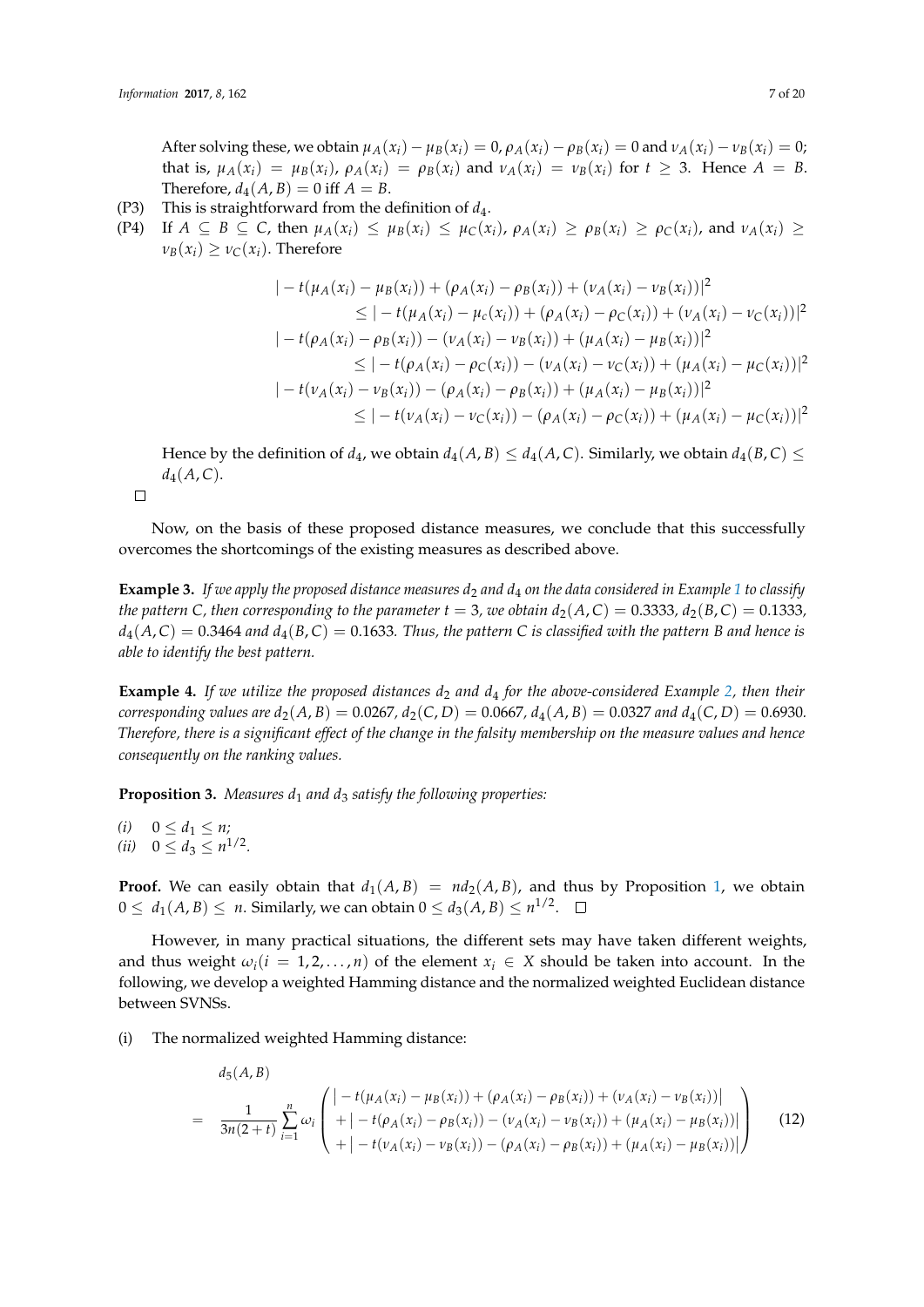(ii) The normalized weighted Euclidean distance:

<span id="page-7-2"></span>
$$
d_{6}(A, B)
$$
\n
$$
= \left\{\frac{1}{3n(2+t)^{2}} \sum_{i=1}^{n} \omega_{i} \left( \begin{array}{l} \left| -t(\mu_{A}(x_{i}) - \mu_{B}(x_{i})) + (\rho_{A}(x_{i}) - \rho_{B}(x_{i})) + (\nu_{A}(x_{i}) - \nu_{B}(x_{i})) \right|^{2} \\ + \left| -t(\rho_{A}(x_{i}) - \rho_{B}(x_{i})) - (\nu_{A}(x_{i}) - \nu_{B}(x_{i})) + (\mu_{A}(x_{i}) - \mu_{B}(x_{i})) \right|^{2} \\ + \left| -t(\nu_{A}(x_{i}) - \nu_{B}(x_{i})) - (\rho_{A}(x_{i}) - \rho_{B}(x_{i})) + (\mu_{A}(x_{i}) - \mu_{B}(x_{i})) \right|^{2} \end{array}\right\}^{1/2}
$$
\n(13)

where  $t \geq 3$  is a parameter.

It is straightforward to check that the normalized weighted distance  $d_k(A,B)(k=5,6)$  between SVNSs *A* and *B* also satisfies the above properties (P1)–(P4).

<span id="page-7-0"></span>**Proposition 4.** *Distance measures d*<sub>2</sub> *and d*<sub>5</sub> *satisfy the relation*  $d_5 \leq d_2$ *.* 

**Proof.** Because  $\omega_i \geq 0$ ,  $\sum_{i=1}^n \omega_i = 1$ , then for any two SVNSs *A* and *B*, we have  $d_5(A, B) =$  $\frac{1}{3n(2+t)}\sum_{i=1}^n\omega_i\Big\{\Big(|-t(\mu_A(x_i)-\mu_B(x_i)) +(\rho_A(x_i)-\rho_B(x_i)) +(\nu_A(x_i)-\nu_B(x_i))| + |-t(\rho_A(x_i)-\nu_B(x_i))|\Big\}.$  $\rho_B(x_i)) - (\nu_A(x_i) - \nu_B(x_i)) + (\mu_A(x_i) - \mu_B(x_i))| + |-t(\nu_A(x_i) - \nu_B(x_i)) - (\rho_A(x_i) - \rho_B(x_i))| +$  $(\mu_A(x_i) - \mu_B(x_i))|\right)$   $\leq \frac{1}{3n(2+t)}\sum_{i=1}^n (|-t(\mu_A(x_i) - \mu_B(x_i)) + (\rho_A(x_i) - \rho_B(x_i)) + (\nu_A(x_i) - \nu_B(x_i))$  $|\nu_B(x_i))| + |- t(\rho_A(x_i) - \rho_B(x_i)) - (\nu_A(x_i) - \nu_B(x_i)) + (\mu_A(x_i) - \mu_B(x_i))| + |- t(\nu_A(x_i) - \nu_B(x_i)) - \nu_B(x_i)|$  $(\rho_A(x_i) - \rho_B(x_i)) + (\mu_A(x_i) - \mu_B(x_i)))$  ; that is,  $d_5(A, B) \leq d_2(A, B)$ .

**Proposition 5.** Let A and B be two SVNSs in X; then  $d_5$  and  $d_6$  are the distance measures.

**Proof.** Because  $\omega_i \in [0,1]$  and  $\sum_{i=1}^{n}$  $\sum_{i=1}$   $\omega_i = 1$  then we can easily obtain  $0 \leq d_5(A, B) \leq d_2(A, B)$ . Thus,  $d_5(A, B)$  satisfies (P1). The proofs of (P2)–(P4) are similar to those of Proposition [1.](#page-4-1) Similar is true for  $d_6$ .  $\Box$ 

**Proposition 6.** *The distance measures*  $d_4$  *and*  $d_6$  *satisfy the relation*  $d_6 \leq d_4$ *.* 

**Proof.** The proof follows from Proposition [4.](#page-7-0) □

<span id="page-7-1"></span>**Proposition 7.** *The distance measures*  $d_2$  *and*  $d_4$  *satisfy the inequality*  $d_4 \leq \sqrt{2}$ *d*2*.*

**Proof.** For two SVNSs *A* and *B*, we have

$$
|-t(\mu_A(x_i) - \mu_B(x_i)) + (\rho_A(x_i) - \rho_B(x_i)) + (\nu_A(x_i) - \nu_B(x_i))|^2 \le (2+t)^2
$$
  

$$
|-t(\rho_A(x_i) - \rho_B(x_i)) - (\nu_A(x_i) - \nu_B(x_i)) + (\mu_A(x_i) - \mu_B(x_i))|^2 \le (2+t)^2
$$
  

$$
|-t(\nu_A(x_i) - \nu_B(x_i)) - (\rho_A(x_i) - \rho_B(x_i)) + (\mu_A(x_i) - \mu_B(x_i))|^2 \le (2+t)^2
$$

which implies that

$$
\left| \frac{-t(\mu_A(x_i) - \mu_B(x_i)) + (\rho_A(x_i) - \rho_B(x_i)) + (\nu_A(x_i) - \nu_B(x_i))}{2 + t} \right|^2 \le 1
$$
  

$$
\left| \frac{-t(\rho_A(x_i) - \rho_B(x_i)) - (\nu_A(x_i) - \nu_B(x_i)) + (\mu_A(x_i) - \mu_B(x_i))}{2 + t} \right|^2 \le 1
$$
  

$$
\left| \frac{-t(\nu_A(x_i) - \nu_B(x_i)) - (\rho_A(x_i) - \rho_B(x_i)) + (\mu_A(x_i) - \mu_B(x_i))}{2 + t} \right|^2 \le 1
$$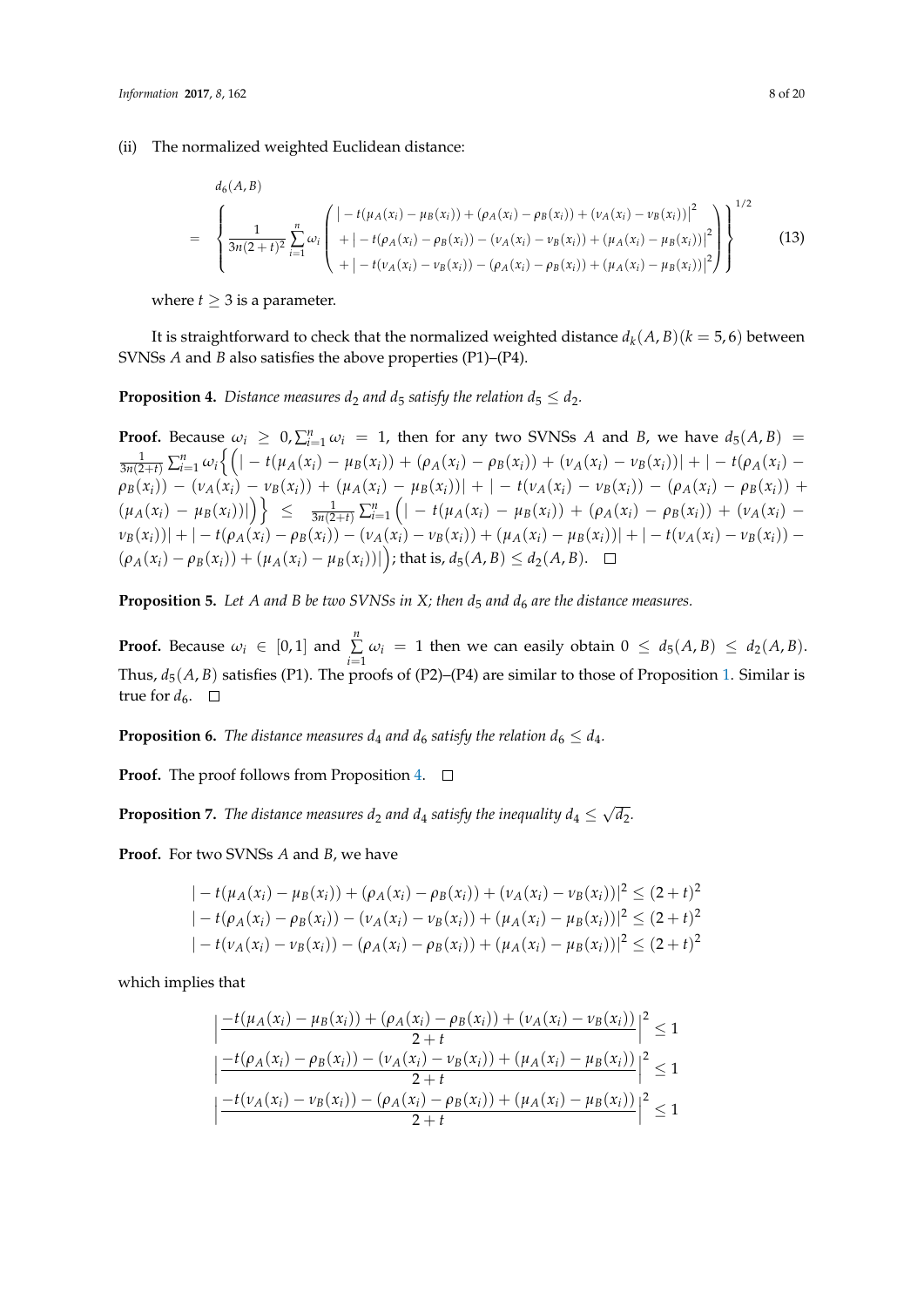For any  $a \in [0,1]$ , we have  $a^2 \le a$ . Therefore,

$$
\left| \frac{-t(\mu_A(x_i) - \mu_B(x_i)) + (\rho_A(x_i) - \rho_B(x_i)) + (\nu_A(x_i) - \nu_B(x_i))}{2 + t} \right|^2
$$
\n
$$
\leq \left| \frac{-t(\mu_A(x_i) - \mu_B(x_i)) + (\rho_A(x_i) - \rho_B(x_i)) + (\nu_A(x_i) - \nu_B(x_i))}{2 + t} \right|
$$
\n
$$
\left| \frac{-t(\rho_A(x_i) - \rho_B(x_i)) - (\nu_A(x_i) - \nu_B(x_i)) + (\mu_A(x_i) - \mu_B(x_i))}{2 + t} \right|^2
$$
\n
$$
\leq \left| \frac{-t(\rho_A(x_i) - \rho_B(x_i)) - (\nu_A(x_i) - \nu_B(x_i)) + (\mu_A(x_i) - \mu_B(x_i))}{2 + t} \right|
$$
\nand\n
$$
\left| \frac{-t(\nu_A(x_i) - \nu_B(x_i)) - (\rho_A(x_i) - \rho_B(x_i)) + (\mu_A(x_i) - \mu_B(x_i))}{2 + t} \right|^2
$$
\n
$$
\leq \left| \frac{-t(\nu_A(x_i) - \nu_B(x_i)) - (\rho_A(x_i) - \rho_B(x_i)) + (\mu_A(x_i) - \mu_B(x_i))}{2 + t} \right|
$$

By adding these inequalities and by the definition of  $d_4$ , we have

$$
d_{4}(A, B) =
$$
\n
$$
\left[\frac{1}{3n(2+t)^{2}} \sum_{i=1}^{n} \left( \frac{\left|-t(\mu_{A}(x_{i}) - \mu_{B}(x_{i})) + (\rho_{A}(x_{i}) - \rho_{B}(x_{i})) + (\nu_{A}(x_{i}) - \nu_{B}(x_{i}))\right|^{2}}{+ \left|-t(\rho_{A}(x_{i}) - \rho_{B}(x_{i})) - (\nu_{A}(x_{i}) - \nu_{B}(x_{i})) + (\mu_{A}(x_{i}) - \mu_{B}(x_{i}))\right|^{2}} \right] \right]^{1/2}
$$
\n
$$
\leq \left[\frac{1}{3n(2+t)} \sum_{i=1}^{n} \left( \frac{\left|-t(\mu_{A}(x_{i}) - \mu_{B}(x_{i})) - (\rho_{A}(x_{i}) - \rho_{B}(x_{i})) + (\mu_{A}(x_{i}) - \mu_{B}(x_{i}))\right|^{2}}{+ \left|-t(\rho_{A}(x_{i}) - \mu_{B}(x_{i})) + (\rho_{A}(x_{i}) - \rho_{B}(x_{i})) + (\nu_{A}(x_{i}) - \nu_{B}(x_{i}))\right|} \right]^{1/2}
$$
\n
$$
\leq \left[\frac{1}{3n(2+t)} \sum_{i=1}^{n} \left( \frac{\left|-t(\mu_{A}(x_{i}) - \mu_{B}(x_{i})) - (\nu_{A}(x_{i}) - \nu_{B}(x_{i})) + (\mu_{A}(x_{i}) - \mu_{B}(x_{i}))\right|}{+ \left|-t(\nu_{A}(x_{i}) - \nu_{B}(x_{i})) - (\rho_{A}(x_{i}) - \rho_{B}(x_{i})) + (\mu_{A}(x_{i}) - \mu_{B}(x_{i}))\right|} \right]\right]^{1/2}
$$
\n
$$
\leq (d_{2}(A, B))^{1/2}
$$

As *A* and *B* are arbitrary SVNSs, thus we obtain  $d_4 \leq \sqrt{ }$ *d*2.

**Proposition 8.** Measures  $d_6$  and  $d_5$  satisfy the inequality  $d_6 \leq \sqrt{2}$ *d*5*.*

**Proof.** The proof follows from Proposition [7.](#page-7-1) □

The Hausdroff distance between two non-empty closed and bounded sets is a measure of the resemblance between them. For example, we consider  $A = [x_1, x_2]$  and  $B = [y_1, y_2]$  in the Euclidean domain *R*; the Hausdroff distance in the additive set environment is given by the following [\[8\]](#page-17-4):

$$
H(A, B) = \max \{ |x_1 - y_1|, |x_2 - y_2| \}
$$

Now, for any two SVNSs *A* and *B* over  $X = \{x_1, x_2, ..., x_n\}$ , we propose the following utmost distance measures:

• Utmost normalized Hamming distance:

<span id="page-8-0"></span>
$$
d_1^H(A, B)
$$
\n
$$
= \frac{1}{3n(2+t)} \sum_{i=1}^n \max_i \begin{pmatrix} | -t(\mu_A(x_i) - \mu_B(x_i)) + (\rho_A(x_i) - \rho_B(x_i)) + (\nu_A(x_i) - \nu_B(x_i)) |, \\ | -t(\rho_A(x_i) - \rho_B(x_i)) - (\nu_A(x_i) - \nu_B(x_i)) + (\mu_A(x_i) - \mu_B(x_i)) |, \\ | -t(\nu_A(x_i) - \nu_B(x_i)) - (\rho_A(x_i) - \rho_B(x_i)) + (\mu_A(x_i) - \mu_B(x_i)) | \end{pmatrix}
$$
\n(14)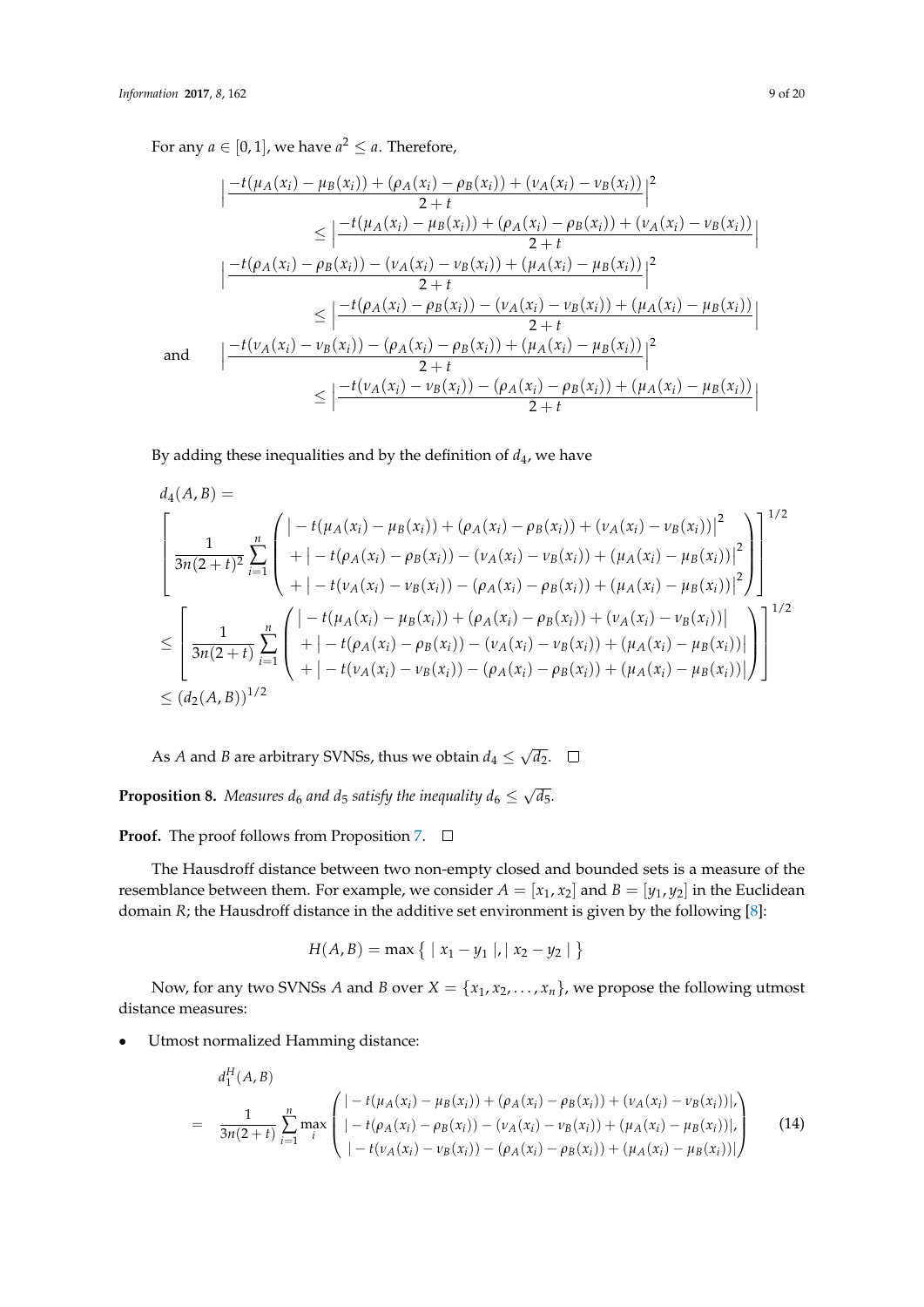• Utmost normalized weighted Hamming distance:

$$
d_2^H(A,B)
$$
\n
$$
= \frac{1}{3n(2+t)} \sum_{i=1}^n \omega_i \max_i \begin{pmatrix} | -t(\mu_A(x_i) - \mu_B(x_i)) + (\rho_A(x_i) - \rho_B(x_i)) + (\nu_A(x_i) - \nu_B(x_i)) |, \\ | -t(\rho_A(x_i) - \rho_B(x_i)) - (\nu_A(x_i) - \nu_B(x_i)) + (\mu_A(x_i) - \mu_B(x_i)) |, \\ | -t(\nu_A(x_i) - \nu_B(x_i)) - (\rho_A(x_i) - \rho_B(x_i)) + (\mu_A(x_i) - \mu_B(x_i)) | \end{pmatrix}
$$
\n(15)

• Utmost normalized Euclidean distance:

$$
d_3^H(A, B)
$$
\n
$$
= \left\{\frac{1}{3n(2+t)^2} \sum_{i=1}^n \max_i \left( \frac{|-t(\mu_A(x_i) - \mu_B(x_i)) + (\rho_A(x_i) - \rho_B(x_i)) + (\nu_A(x_i) - \nu_B(x_i))|^2}{|-t(\rho_A(x_i) - \rho_B(x_i)) - (\nu_A(x_i) - \nu_B(x_i)) + (\mu_A(x_i) - \mu_B(x_i))|^2} \right) \right\}^{1/2} (16)
$$

• Utmost normalized weighted Euclidean distance:

$$
d_4^H(A, B)
$$
\n
$$
= \left\{\frac{1}{3n(2+t)^2} \sum_{i=1}^n \omega_i \max_i \left( \frac{|-t(\mu_A(x_i) - \mu_B(x_i)) + (\rho_A(x_i) - \rho_B(x_i)) + (\nu_A(x_i) - \nu_B(x_i))|^2}{|-t(\rho_A(x_i) - \rho_B(x_i)) - (\nu_A(x_i) - \nu_B(x_i)) + (\mu_A(x_i) - \mu_B(x_i))|^2} \right) \right\}^{1/2}
$$
\n
$$
(17)
$$

**Proposition 9.** The distance  $d_1^H(A, B)$  defined in Equation [\(14\)](#page-8-0) for two SVNSs A and B is a valid *distance measure.*

**Proof.** The above measure satisfies the following properties:

(P1) As A and B are SVNSs, so  $\mid \mu_A(x_i) - \mu_B(x_i) \mid \leq 1$ ,  $\mid \rho_A(x_i) - \rho_B(x_i) \mid \leq 1$  and  $\mid \nu_A(x_i) - \mu_B(x_i) \mid \leq 1$  $\nu_B(x_i) \leq 1$ . Thus,

$$
\left| (t\mu_A(x_i) - v_A(x_i) - \rho_A(x_i)) - (t\mu_B(x_i) - v_B(x_i) - \rho_B(x_i)) \right| \le (2+t)
$$
  

$$
\left| (t\rho_A(x_i) + v_A(x_i) - \mu_A(x_i)) - (t\rho_B(x_i) + v_B(x_i) - \mu_B(x_i)) \right| \le (2+t)
$$
  

$$
\left| (t\nu_A(x_i) + \rho_A(x_i) - \mu_A(x_i)) - (t\nu_B(x_i) + \rho_B(x_i) - \mu_B(x_i)) \right| \le (2+t)
$$

Hence, by the definition of  $d_1^H$ , we obtain  $0 \leq d_1^H(A, B) \leq 1$ .

- (P2) Similar to the proof of Proposition [1.](#page-4-1)
- (P3) This is clear from Equation [\(14\)](#page-8-0).

(14) Let 
$$
A \subseteq B \subseteq C
$$
, which implies  $μ_A(x_i) \le μ_B(x_i) \le μ_C(x_i)$ ,  $ρ_A(x_i) \ge ρ_B(x_i) \ge ρ_C(x_i)$  and  $ν_A(x_i) \ge ν_B(x_i) \ge ν_C(x_i)$ . Therefore,  $| -t(μ_A(x_i) - μ_B(x_i)) + (ρ_A(x_i) - ρ_B(x_i)) + (ν_A(x_i) - ν_B(x_i))| \le | -t(μ_A(x_i) - μ_C(x_i)) + (ρ_A(x_i) - ρ_C(x_i))|, | -t(ρ_A(x_i) - ρ_C(x_i) - ρ_B(x_i))| \le | -t(μ_A(x_i) - μ_C(x_i)) + (μ_A(x_i) - μ_B(x_i))| \le | -t(ρ_A(x_i) - ψ_C(x_i)) - (ν_A(x_i) - ν_C(x_i))| + (μ_A(x_i) - μ_C(x_i))|$  and  $| -t(ν_A(x_i) - ν_B(x_i)) - (ρ_A(x_i) - ρ_B(x_i)) + (μ_A(x_i) - μ_B(x_i))| \le | -t(ν_A(x_i) - μ_C(x_i) - ν_C(x_i) - ρ_C(x_i) - ρ_C(x_i)| + (μ_A(x_i) - μ_C(x_i) - ρ_C(x_i)) + (μ_A(x_i) - μ_C(x_i))|, which implies that max (| - t(μ_A(x_i) - μ_B(x_i)) + (ρ_A(x_i) - ρ_B(x_i)) + (ν_A(x_i) - ν_B(x_i))|, | -t(ρ_A(x_i) - ρ_B(x_i)) - (ν_A(x_i) - μ_B(x_i))| \le max (|-t(μ_A(x_i) - μ_B(x_i))|, |-t(ν_A(x_i) - ν_B(x_i)) - (ρ_A(x_i) - ρ_B(x_i))|, | -t(ρ_A(x_i) - μ_B(x_i))|) \le max (|-t(μ_A(x_i) - μ_C(x_i)) + (ρ_A(x_i) - ρ_C(x_i)) + (ν_A(x_i) - ν_C(x_i)) + (ν_A(x_i) - ν_C(x_i))|, | -t(ν_A(x_i) - ν_C(x_i))|, | -t(ν_A(x_i) - ν_C(x_i) - ν_C(x_i) - ν_C(x_i)|) - (ν_A(x_i) - ν_C(x_i) - ν_C(x_i) - ν_C(x_i) - ν_C(x_i) - ν_C(x_i) - ν_C(x_i) - ν_C(x_i) - ν_C(x_i) - ν_C(x_i) - ν_C(x_i) - ν_C(x_i) - ν_C(x_i) - ν_C(x_i) - ν_C(x_i) - ν_C(x_i) - ν_C(x_i) - ν_C(x_i) - ν_C(x_i) -$ 

**Proposition 10.** *For*  $A, B \in \Phi(X)$ ,  $d_2^H$ ,  $d_3^H$  and  $d_4^H$  are the distance measures.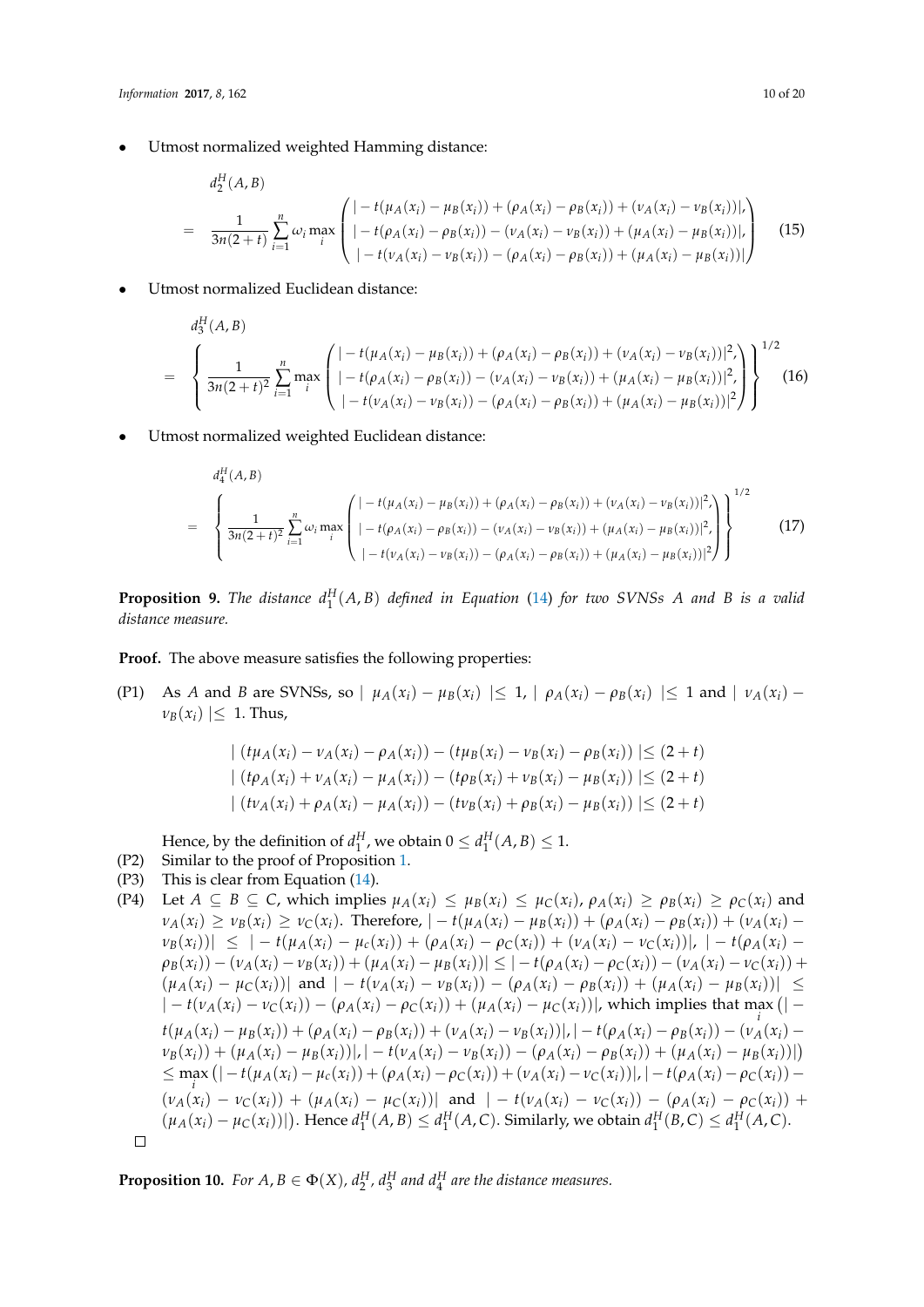**Proof.** The proof follows from the above proposition.  $\Box$ 

<span id="page-10-0"></span>**Proposition 11.** The measures  $d_2^H$  and  $d_1^H$  satisfy the following inequality:  $d_2^H \leq d_1^H$ .

**Proof.** Because  $w_i \in [0, 1]$ , therefore

$$
d_2^H(A,B) = \frac{1}{3n(2+t)} \sum_{i=1}^n w_i \left( \max_i \left( | -t(\mu_A(x_i) - \mu_B(x_i)) + (\rho_A(x_i) - \rho_B(x_i)) + (\nu_A(x_i) - \nu_B(x_i)) \right|, |-t(\rho_A(x_i) - \rho_B(x_i)) - (\nu_A(x_i) - \nu_B(x_i)) + (\mu_A(x_i) - \mu_B(x_i))|, |-t(\nu_A(x_i) - \nu_B(x_i)) - (\rho_A(x_i) - \rho_B(x_i)) + (\mu_A(x_i) - \mu_B(x_i))| \right) \right)
$$
  

$$
\leq \frac{1}{3n(2+t)} \sum_{i=1}^n \max_i \left( | -t(\mu_A(x_i) - \mu_B(x_i)) + (\rho_A(x_i) - \rho_B(x_i)) + (\nu_A(x_i) - \nu_B(x_i)) \right), |-t(\rho_A(x_i) - \rho_B(x_i)) - (\nu_A(x_i) - \nu_B(x_i)) + (\mu_A(x_i) - \mu_B(x_i))|, |-t(\nu_A(x_i) - \nu_B(x_i)) - (\rho_A(x_i) - \rho_B(x_i)) + (\mu_A(x_i) - \mu_B(x_i))| \right) \right)
$$
  

$$
= d_1^H(A,B)
$$

Hence,  $d_2^H \leq d_1^H$ .

**Proposition 12.** The measures  $d_3^H$  and  $d_4^H$  satisfy the inequality  $d_4^H(A, B) \leq d_3^H(A, B)$ .

**Proof.** The proof follows from Proposition [11.](#page-10-0) □

<span id="page-10-1"></span>**Proposition 13.** *The measures*  $d_3^H$  *and*  $d_1^H$  *satisfy the inequality*  $d_3^H \le \sqrt{d_1^H}$ *.* 

**Proof.** Because for any  $a \in [0,1]$ ,  $a^2 \le a \le a^{1/2}$ , the remaining proof follows from Proposition [7.](#page-7-1)

**Proposition 14.** The measures  $d_4^H$  and  $d_2^H$  satisfy the inequality  $d_4^H \le \sqrt{d_2^H}$ .

**Proof.** The proof follows from Proposition [13.](#page-10-1)  $\Box$ 

<span id="page-10-2"></span>**Proposition 15.** *The measures d<sup>H</sup>* 1 *and d*<sup>2</sup> *satisfy the following inequality:*

$$
d_1^H \leq d_2
$$

**Proof.** For positive numbers  $a_i$ ,  $i = 1, 2, ..., n$ , we have  $\max_i \{a_i\} \leq \sum_{i=1}^n a_i$  $\sum_{i=1} a_i$ . Thus, for any two SVNSs *A* and *B*, we have  $d_1^H(A, B) = \frac{1}{3n(2+t)} \sum_{i=1}^n \max_i (1-t(\mu_A(x_i) - \mu_B(x_i)) + (\rho_A(x_i) - \rho_B(x_i)) +$  $(\nu_A(x_i) - \nu_B(x_i))|$ ,  $|- t(\rho_A(x_i) - \rho_B(x_i)) - (\nu_A(x_i) - \nu_B(x_i)) + (\mu_A(x_i) - \mu_B(x_i))|$ ,  $|- t(\nu_A(x_i) - \nu_B(x_i))|$  $\nu_B(x_i)) - (\rho_A(x_i) - \rho_B(x_i)) + (\mu_A(x_i) - \mu_B(x_i)))\n\Big] \leq \frac{1}{3n(2+t)} \sum_{i=1}^n |-t(\mu_A(x_i) - \mu_B(x_i)) + (\rho_A(x_i) - \mu_B(x_i)))$  $\rho_B(x_i)) + (\nu_A(x_i) - \nu_B(x_i)) + |-t(\rho_A(x_i) - \rho_B(x_i)) - (\nu_A(x_i) - \nu_B(x_i)) + (\mu_A(x_i) - \mu_B(x_i))| + |-t(\rho_A(x_i) - \rho_B(x_i))|$  $t(\nu_A(x_i) - \nu_B(x_i)) - (\rho_A(x_i) - \rho_B(x_i)) + (\mu_A(x_i) - \mu_B(x_i)) = d_2(A, B)$ . Hence  $d_1^H \leq d_2$ .

**Proposition 16.** *The measures d<sup>H</sup>* 3 *and d*<sup>4</sup> *satisfy the following inequality:*

$$
d_3^H \leq d_4
$$

**Proof.** The proof follows from Proposition [15.](#page-10-2) □

**Proposition 17.** *The measures*  $d_2$ ,  $d_5$  *and*  $d_1^H$  *satisfy the following inequalities:*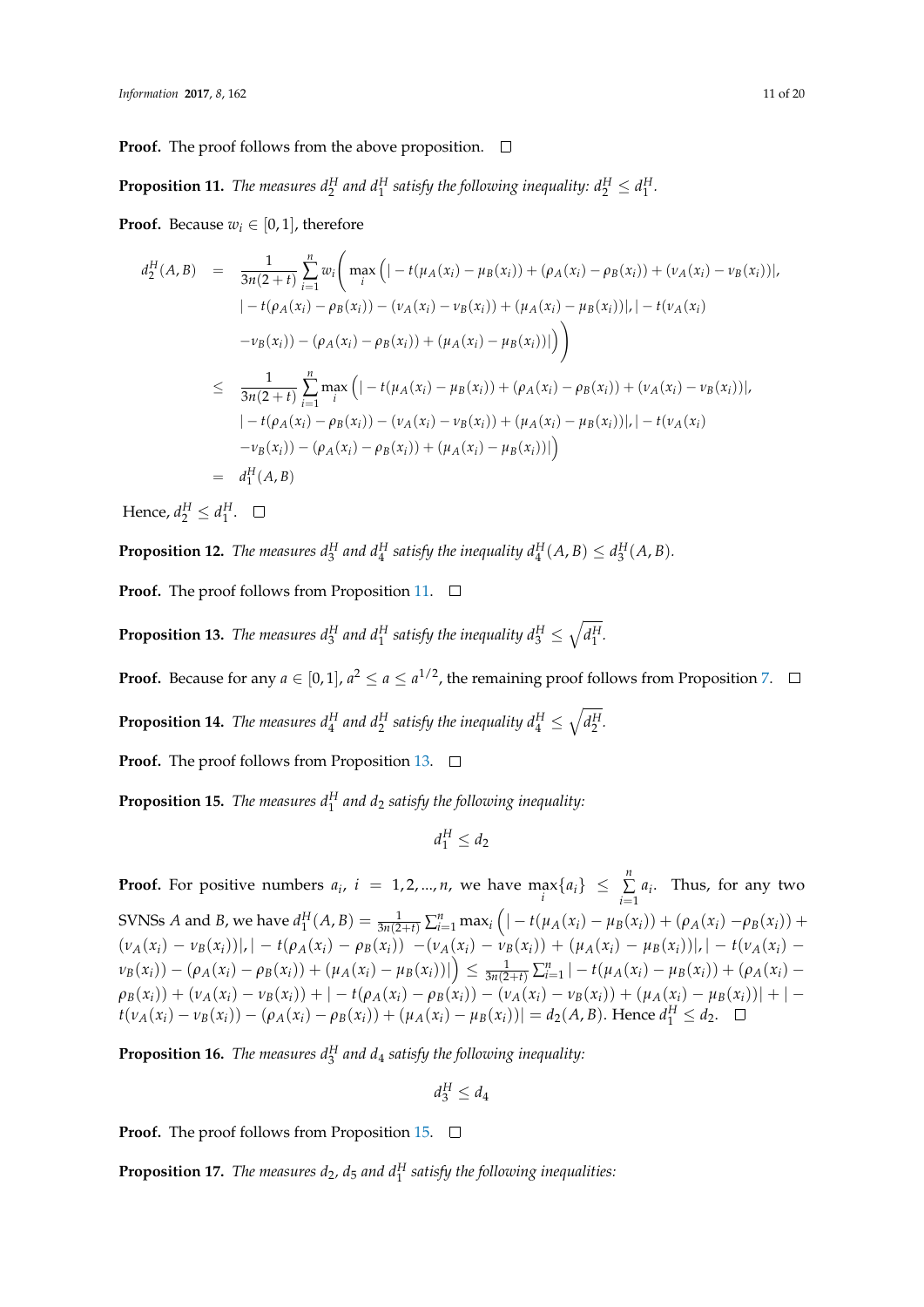$$
\begin{array}{ll} (i) & d_2 \ge \frac{d_5 + d_1^H}{2};\\ (ii) & d_2 \ge \sqrt{d_5 \cdot d_1^H} \end{array}
$$

**Proof.** Because  $d_2 \geq d_5$  and  $d_2 \geq d_1^H$ , by adding these inequalities, we obtain  $d_2 \geq \frac{d_5 + d_1^H}{2}$ . On the other hand, by multiplying these, we obtain  $d_2 \ge \sqrt{d_5 \cdot d_1^H}$ .

#### <span id="page-11-0"></span>**4. Generalized Distance Measure**

*.*

The above-defined Hamming and Euclidean distance measures are generalized for the two SVNSs *A* and *B* on the universal set *X* as follows:

<span id="page-11-1"></span>
$$
d^{p}(A, B) = \left\{ \frac{1}{3n(2+t)^{p}} \sum_{i=1}^{n} \left( | -t(\mu_{A}(x_{i}) - \mu_{B}(x_{i})) + (\rho_{A}(x_{i}) - \rho_{B}(x_{i})) + (\nu_{A}(x_{i}) - \nu_{B}(x_{i})) |^{p} \right. \\ + \left| -t(\rho_{A}(x_{i}) - \rho_{B}(x_{i})) - (\nu_{A}(x_{i}) - \nu_{B}(x_{i})) + (\mu_{A}(x_{i}) - \mu_{B}(x_{i})) |^{p} \right\} + \left| -t(\nu_{A}(x_{i}) - \nu_{B}(x_{i})) - (\rho_{A}(x_{i}) - \rho_{B}(x_{i})) + (\mu_{A}(x_{i}) - \mu_{B}(x_{i})) |^{p} \right) \right\}^{1/p}
$$
(18)

where  $p \ge 1$  is an  $L_p$  norm and  $t \ge 3$  represents the uncertainty index parameters.

In particular, if  $p = 1$  and  $p = 2$ , then the above measure, given in Equation [\(18\)](#page-11-1), reduces to measures  $d_2$  and  $d_4$  defined in Equations [\(9\)](#page-4-2) and [\(11\)](#page-4-0), respectively.

<span id="page-11-2"></span>**Proposition 18.** The above-defined distance  $d^p(A, B)$ , between SVNSs A and B, satisfies the following *properties (P1)–(P4):*

*(P1)*  $0 \le d^p(A, B) \le 1, \forall A, B \in \Phi(X);$  $(P2)$   $d^p(A, B) = 0$ , *iff*  $A = B$ ;  $d^p(A, B) = d^p(B, A)$ ;  $(P4)$  *If*  $A \subseteq B \subseteq C$ , then  $d^p(A, C) \ge d^p(A, B)$  and  $d^p(A, C) \ge d^p(B, C)$ .

**Proof.** For  $p \ge 1$  and  $t \ge 3$ , we have the following:

(P1) For SVNSs,  $|\mu_A(x_i) - \mu_B(x_i)| \leq 1$ ,  $|\rho_A(x_i) - \rho_B(x_i)| \leq 1$  and  $|\nu_A(x_i) - \nu_B(x_i)| \leq 1$ . Thus, we obtain

$$
-(2+t) \le t(\mu_A(x_i) - \mu_B(x_i)) - (\nu_A(x_i) - \nu_B(x_i)) - (\rho_A(x_i) - \rho_B(x_i)) \le (2+t)
$$
  

$$
-(2+t) \le -t(\rho_A(x_i) - \rho_B(x_i)) - (\nu_A(x_i) - \nu_B(x_i)) + (\mu_A(x_i) - \mu_B(x_i)) \le (2+t)
$$
  

$$
-(2+t) \le -t(\nu_A(x_i) - \nu_B(x_i)) - (\rho_A(x_i) - \rho_B(x_i)) + (\mu_A(x_i)) - \mu_B(x_i) \le (2+t)
$$

which implies that

$$
0 \le |t(\mu_A(x_i) - \mu_B(x_i)) - (\nu_A(x_i) - \nu_B(x_i)) - (\rho_A(x_i) - \rho_B(x_i))|^p \le (2+t)^p
$$
  
\n
$$
0 \le |-t(\rho_A(x_i) - \rho_B(x_i)) - (\nu_A(x_i) - \nu_B(x_i)) + (\mu_A(x_i) - \mu_B(x_i))|^p \le (2+t)^p
$$
  
\n
$$
0 \le |-t(\nu_A(x_i) - \nu_B(x_i)) - (\rho_A(x_i) - \rho_B(x_i)) + (\mu_A(x_i) - \mu_B(x_i))^p \le (2+t)^p
$$

Thus, by adding these inequalities, we obtain  $0 \leq d^p(A, B) \leq 1$ .

(P2) Assuming that  $A = B \Leftrightarrow \mu_A(x) = \mu_B(x_i)$ ,  $\rho_A(x_i) = \rho_B(x_i)$ , and  $\nu_A(x) = \nu_B(x_i)$ , thus,  $d^p(A, B) = 0$ .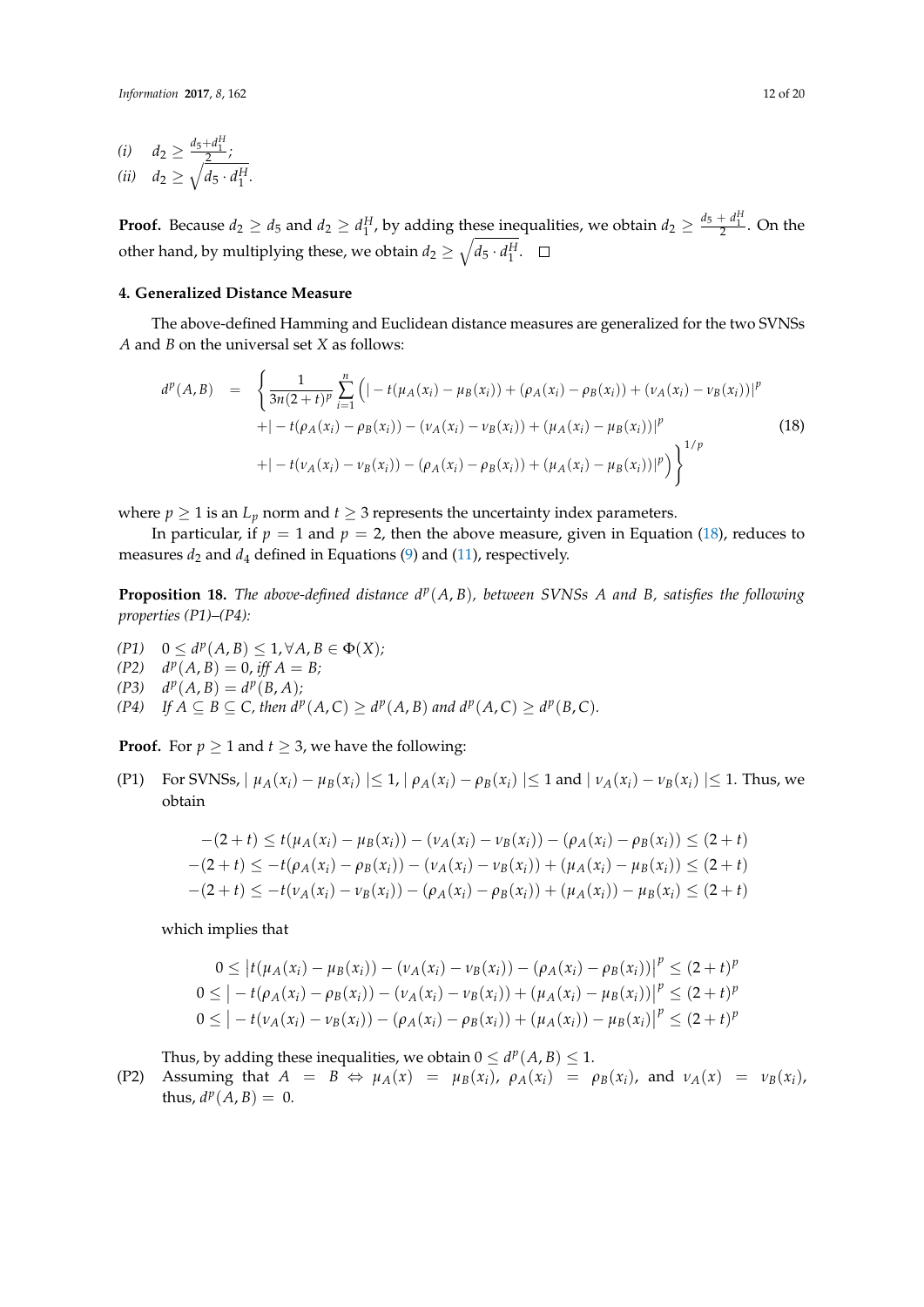Conversely, assuming that  $d^p(A, B) = 0$  implies that

$$
|-t(\mu_A(x_i) - \mu_B(x_i)) + (\rho_A(x_i) - \rho_B(x_i)) + (\nu_A(x_i) - \nu_B(x_i))| = 0
$$
  

$$
|-t(\rho_A(x_i) - \rho_B(x_i)) - (\nu_A(x_i) - \nu_B(x_i)) + (\mu_A(x_i) - \mu_B(x_i))| = 0
$$
  

$$
|-t(\nu_A(x_i) - \nu_B(x_i)) - (\rho_A(x_i) - \rho_B(x_i)) + (\mu_A(x_i) - \mu_B(x_i))| = 0
$$

and hence, after solving, we obtain  $\mu_A(x_i) = \mu_B(x_i)$ ,  $\rho_A(x_i) = \rho_B(x_i)$  and  $\nu_A(x_i) = \nu_B(x_i)$ . Thus,  $A = B$ .

## (P3) This is straightforward.

 $\Box$ 

(P4) Let  $A \subseteq B \subseteq C$ ; then  $\mu_A(x_i) \leq \mu_B(x_i) \leq \mu_C(x_i)$ ,  $\rho_A(x_i) \geq \rho_B(x_i) \geq \rho_C(x_i)$  and  $\nu_A(x_i) \geq$  $\nu_B(x_i) \geq \nu_C(x_i)$ . Thus,  $\mu_A(x_i) - \mu_B(x_i) \geq \mu_A(x_i) - \mu_C(x_i)$ ,  $\rho_A(x_i) - \rho_B(x_i) \leq \rho_A(x_i) - \rho_C(x_i)$ and  $\nu_A(x_i) - \nu_B(x_i) \leq \nu_A(x_i) - \nu_C(x_i)$ . Hence, we obtain

$$
\begin{aligned}\n&|-t(\mu_A(x_i) - \mu_B(x_i)) + (\rho_A(x_i) - \rho_B(x_i)) + (\nu_A(x_i) - \nu_B(x_i))|^p \\
&\leq |-t(\mu_A(x_i) - \mu_c(x_i)) + (\rho_A(x_i) - \rho_C(x_i)) + (\nu_A(x_i) - \nu_C(x_i))|^p \\
&|-t(\rho_A(x_i) - \rho_B(x_i)) - (\nu_A(x_i) - \nu_B(x_i)) + (\mu_A(x_i) - \mu_B(x_i))|^p \\
&\leq |-t(\rho_A(x_i) - \rho_C(x_i)) - (\nu_A(x_i) - \nu_C(x_i)) + (\mu_A(x_i) - \mu_C(x_i))|^p \\
\text{and} \qquad |-t(\nu_A(x_i) - \nu_B(x_i)) - (\rho_A(x_i) - \rho_B(x_i)) + (\mu_A(x_i) - \mu_B(x_i))|^p \\
&\leq |-t(\nu_A(x_i) - \nu_C(x_i)) - (\rho_A(x_i) - \rho_C(x_i)) + (\mu_A(x_i) - \mu_C(x_i))|^p\n\end{aligned}
$$

Thus, we obtain  $d^p(A, B) \leq d^p(A, C)$ . Similarly,  $d^p(B, C) \leq d^p(A, C)$ .

If the weight vector  $\omega_i$ ,  $(i = 1, 2, ..., n)$  of each element is considered such that  $\omega_i \in [0, 1]$ and  $\sum_i \omega_i = 1$ , then a generalized parametric distance measure between SVNSs *A* and *B* takes the following form:

<span id="page-12-1"></span>
$$
d_w^p(A,B) = \left(\frac{1}{3n(2+t)^p} \sum_{i=1}^n \omega_i \left\{ \left( \left| -t(\mu_A(x_i) - \mu_B(x_i)) + (\rho_A(x_i) - \rho_B(x_i)) + (\nu_A(x_i) - \nu_B(x_i)) \right|^p \right.\right.\left. + \left| -t(\rho_A(x_i) - \rho_B(x_i)) - (\nu_A(x_i) - \nu_B(x_i)) + (\mu_A(x_i) - \mu_B(x_i)) \right|^p \right\}+ \left| -t(\nu_A(x_i) - \nu_B(x_i)) - (\rho_A(x_i) - \rho_B(x_i)) + (\mu_A(x_i) - \mu_B(x_i)) \right|^p \right\} \right\}^{1/p}
$$
(19)

In particular, if  $p = 1$  and  $p = 2$ , Equation [\(19\)](#page-12-1) reduces to Equations [\(12\)](#page-6-0) and [\(13\)](#page-7-2), respectively.

**Proposition 19.** Let  $\omega = (\omega_1, \omega_2, ..., \omega_n)^T$  be the weight vector of  $x_i$ ,  $(i = 1, 2, ..., n)$  with  $\omega_i \geq 0$ and  $\sum\limits_{i=1}^{n}$   $\omega_i = 1$ ; then the generalized parametric distance measure between the SVNSs A and B defined by *i*=1 *Equation* [\(19\)](#page-12-1) *satisfies the following:*

*(P1)*  $0 \le d_w^p(A, B) \le 1, \forall A, B \in \Phi(X);$  $(P2)$   $d_w^p(A, B) = 0$  *iff*  $A = B$ ;  $d_w^p(A, B) = d_w^{p'}(B, A)$ ; (P4)  $A \subseteq B \subseteq C$  then  $d_w^p(A, C) \geq d_w^p(A, B)$  and  $d_w^p(A, C) \geq d_w^p(B, C)$ .

**Proof.** The proof follows from Proposition [18.](#page-11-2) □

#### <span id="page-12-0"></span>**5. Illustrative Examples**

In order to illustrate the performance and validity of the above-proposed distance measures, two examples from the fields of pattern recognition and medical diagnosis have been taken into account.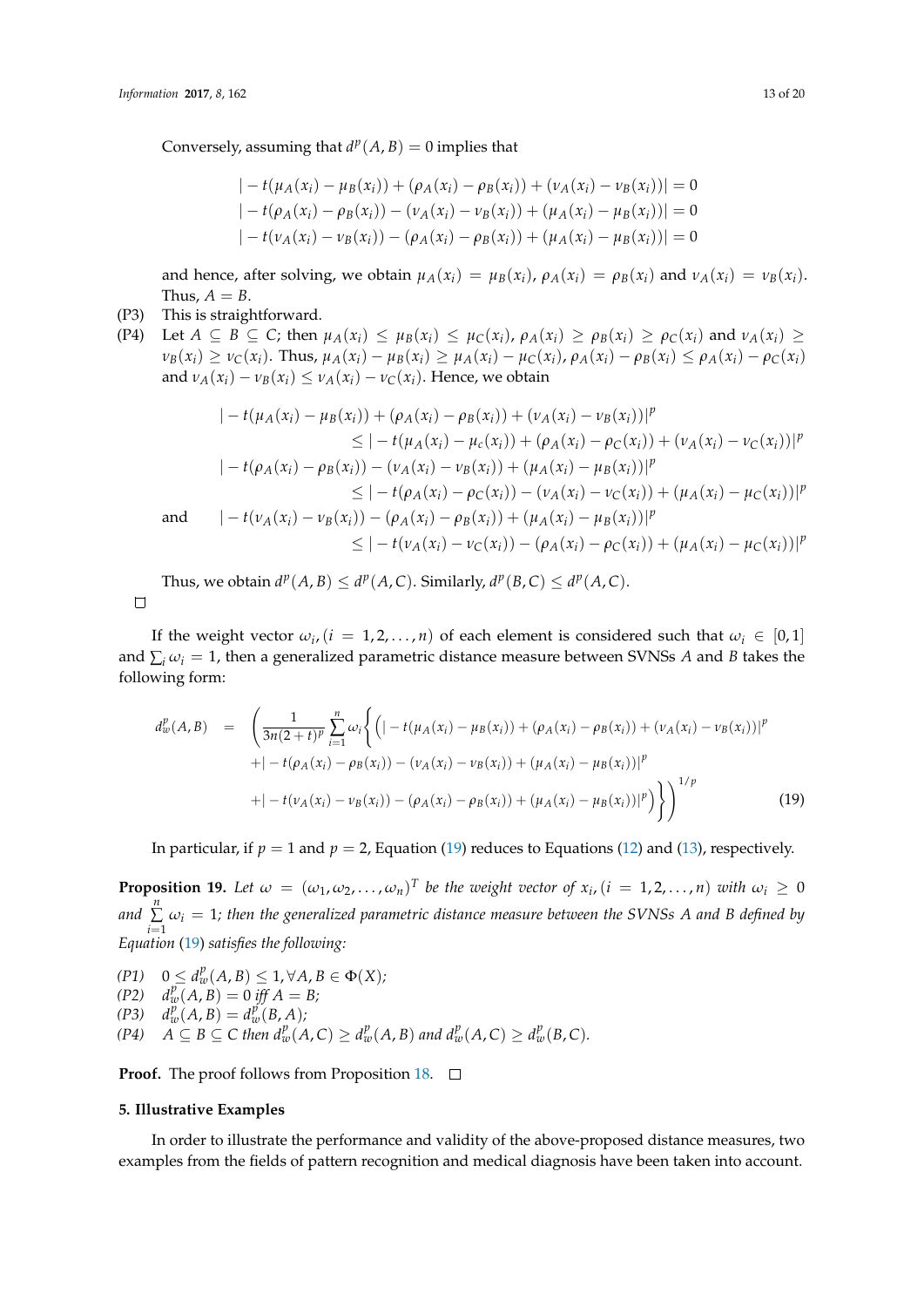#### *5.1. Example 1: Application of Distance Measure in Pattern Recognition*

Consider three known patterns *A*1, *A*<sup>2</sup> and *A*3, which are represented by the following SVNSs in a given universe  $X = \{x_1, x_2, x_3, x_4\}$ :

$$
A_1 = \{ \langle x_1, 0.7, 0.0, 0.1 \rangle, \langle x_2, 0.6, 0.1, 0.2 \rangle, \langle x_3, 0.8, 0.7, 0.6 \rangle, \langle x_4, 0.5, 0.2, 0.3 \rangle \}
$$
  
\n
$$
A_2 = \{ \langle x_1, 0.4, 0.2, 0.3 \rangle, \langle x_2, 0.7, 0.1, 0.0 \rangle, \langle x_3, 0.1, 0.1, 0.6 \rangle, \langle x_4, 0.5, 0.3, 0.6 \rangle \}
$$
  
\n
$$
A_3 = \{ \langle x_1, 0.5, 0.2, 0.2 \rangle, \langle x_2, 0.4, 0.1, 0.2 \rangle, \langle x_3, 0.1, 0.1, 0.4 \rangle, \langle x_4, 0.4, 0.1, 0.2 \rangle \}
$$

Consider an unknown pattern  $B \in SVNS(X)$ , which will be recognized where

*B* = { $\langle x_1, 0.4, 0.1, 0.4 \rangle$ ,  $\langle x_2, 0.6, 0.1, 0.1 \rangle$ ,  $\langle x_3, 0.1, 0.0, 0.4 \rangle$ ,  $\langle x_4, 0.4, 0.4, 0.7 \rangle$ }

Then the target of this problem is to classify the pattern *B* in one of the classes  $A_1$ ,  $A_2$  or  $A_3$ . For this, proposed distance measures,  $d_1$ ,  $d_2$ ,  $d_3$ ,  $d_4$ ,  $d_1^H$  and  $d_3^H$ , have been computed from *B* to  $A_k$ ( $k = 1, 2, 3$ ) corresponding to  $t = 3$ , and the results are given as follows:

| $d_1(A_1, B) = 0.5600; \quad d_1(A_2, B) = 0.2932; \quad d_1(A_3, B) = 0.4668$ |  |
|--------------------------------------------------------------------------------|--|
| $d_2(A_1, B) = 0.1400; \quad d_2(A_2, B) = 0.0733; \quad d_2(A_3, B) = 0.1167$ |  |
| $d_3(A_1, B) = 0.3499;$ $d_3(A_2, B) = 0.1641;$ $d_3(A_3, B) = 0.3120$         |  |
| $d_4(A_1, B) = 0.1749; \quad d_4(A_2, B) = 0.0821; \quad d_4(A_3, B) = 0.1560$ |  |
| $d_1^H(A_1, B) = 0.0633;$ $d_1^H(A_2, B) = 0.0300;$ $d_1^H(A_3, B) = 0.0567$   |  |
| $d_3^H(A_1, B) = 0.1252$ ; $d_3^H(A_2, B) = 0.0560$ ; $d_3^H(A_3, B) = 0.1180$ |  |

Thus, from these distance measures, we conclude that the pattern *B* belongs to the pattern *A*<sub>2</sub>. On the other hand, if we assume that the weights of  $x_1$ ,  $x_2$ ,  $x_3$  and  $x_4$  are 0.3, 0.4, 0.2 and 0.1, respectively, then we utilize the distance measures  $d_5$ ,  $d_6$ ,  $d_2^H$  and  $d_4^H$  for obtaining the most suitable pattern as follows:

$$
d_5(A_1, B) = 0.0338; \quad d_5(A_2, B) = 0.0162; \quad d_5(A_3, B) = 0.0233
$$
\n
$$
d_6(A_1, B) = 0.0861; \quad d_6(A_2, B) = 0.0369; \quad d_6(A_3, B) = 0.0604
$$
\n
$$
d_2^H(A_1, B) = 0.0148; \quad d_2^H(A_2, B) = 0.0068; \quad d_2^H(A_3, B) = 0.0117
$$
\n
$$
d_4^H(A_1, B) = 0.0603; \quad d_4^H(A_2, B) = 0.0258; \quad d_4^H(A_3, B) = 0.0464
$$

Thus, the ranking order of the three patterns is  $A_2$ ,  $A_3$  and  $A_1$ , and hence  $A_2$  is the most desirable pattern to be classified with *B*. Furthermore, it can be easily verified that these results validate the above-proposed propositions on the distance measures.

Comparison of Example 1 Results with Existing Measures

The above-mentioned measures have been compared with some existing measures under a NS environment for showing the validity of the approach whose results are summarized in Table [1.](#page-14-0) From these results, it has been shown that the final ordering of the pattern coincides with the proposed measures, and hence it shows the conservative nature of the measures.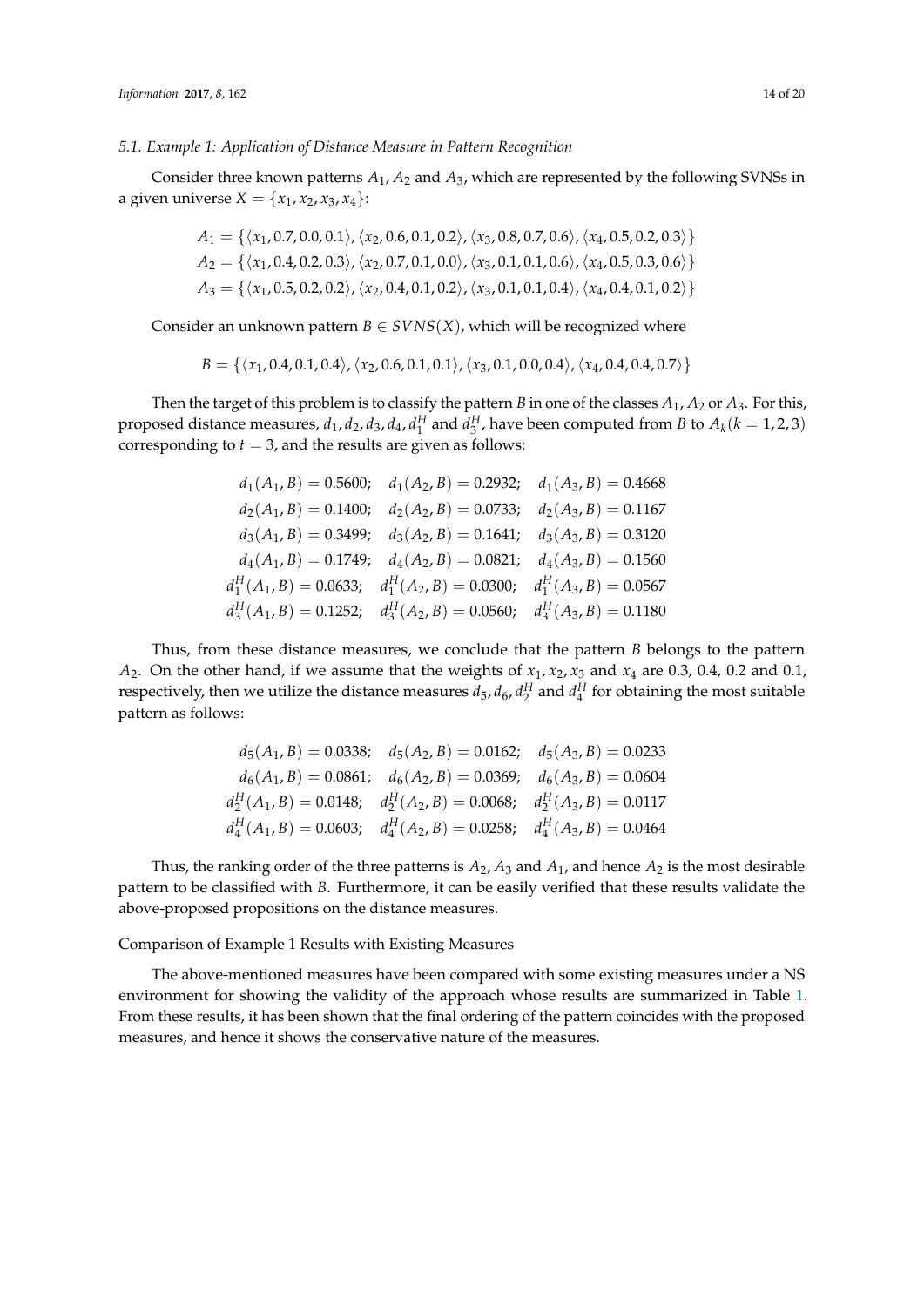<span id="page-14-0"></span>

| <b>Methods</b>                           |                | Measure Value of B from | <b>Ranking Order</b> |                           |
|------------------------------------------|----------------|-------------------------|----------------------|---------------------------|
|                                          | A <sub>1</sub> | Aэ                      | $A_3$                |                           |
| $D_H$ (defined in Equation (1)) [19]     | 0.3250         | 0.1250                  | 0.2500               | $A_2 \succ A_3 \succ A_1$ |
| Correlation coefficient [19]             | 0.7883         | 0.9675                  | 0.8615               | $A_2 \succ A_3 \succ A_1$ |
| $D_{NE}$ (defined in Equation (3)) [20]  | 0.5251         | 0.7674                  | 0.6098               | $A_1 \succ A_3 \succ A_2$ |
| $S_{CS1}$ (defined in Equation (4)) [22] | 0.8209         | 0.9785                  | 0.8992               | $A_2 \succ A_3 \succ A_1$ |
| $S_{CS2}$ (defined in Equation (5)) [22] | 0.8949         | 0.9911                  | 0.9695               | $A_2 \succ A_3 \succ A_1$ |
| $S_{T1}$ (defined in Equation (6)) [42]  | 0.7275         | 0.9014                  | 0.7976               | $A_2 \succ A_3 \succ A_1$ |
| $S_{T2}$ (defined in Equation (7)) [42]  | 0.9143         | 0.9673                  | 0.9343               | $A_2 \succ A_3 \succ A_1$ |
|                                          |                |                         |                      |                           |

**Table 1.** Ordering value of Example 1.

*5.2. Example 2: Application of Distance Measure in Medical Diagnosis*

Consider a set of diseases  $Q = \{Q_1(\text{Viral fever})$ ,  $Q_2(\text{Malaria})$ ,  $Q_3(\text{Typloid})$ ,  $Q_4(\text{Stomach Problem})$ ,  $Q_5$  (Chest problem)} and a set of symptoms  $S = \{s_1$  (Temperature),  $s_2$  (HeadAche),  $s_3$  (Stomach Pain), *s*<sup>4</sup> (Cough), *s*<sup>5</sup> (Chest pain)}. Suppose a patient, with respect to all the symptoms, can be represented by the following SVNS:

*P*(Patient) = {(*s*1, 0.8, 0.2, 0.1),(*s*2, 0.6, 0.3, 0.1),(*s*3, 0.2, 0.1, 0.8),(*s*4, 0.6, 0.5, 0.1),(*s*5, 0.1, 0.4, 0.6)}

and each diseases  $Q_k(k=1,2,3,4,5)$  is as follows:

$$
Q_1(\text{Viral fever}) = \{(s_1, 0.4, 0.6, 0.0), (s_2, 0.3, 0.2, 0.5), (s_3, 0.1, 0.3, 0.7), (s_4, 0.4, 0.3, 0.3), (s_5, 0.1, 0.2, 0.7)\}
$$
\n
$$
Q_2(\text{Malaria}) = \{(s_1, 0.7, 0.3, 0.0), (s_2, 0.2, 0.2, 0.6), (s_3, 0.0, 0.1, 0.9), (s_4, 0.7, 0.3, 0.0), (s_5, 0.1, 0.1, 0.8)\}
$$
\n
$$
Q_3(\text{Typhoid}) = \{(s_1, 0.3, 0.4, 0.3), (s_2, 0.6, 0.3, 0.1), (s_3, 0.2, 0.1, 0.7), (s_4, 0.2, 0.2, 0.6), (s_5, 0.1, 0.0, 0.9)\}
$$
\n
$$
Q_4(\text{Stomach problem}) = \{(s_1, 0.1, 0.2, 0.7), (s_2, 0.2, 0.4, 0.4), (s_3, 0.8, 0.2, 0.0), (s_4, 0.2, 0.1, 0.7), (s_5, 0.2, 0.1, 0.7)\}
$$
\n
$$
Q_5(\text{Chest problem}) = \{(s_1, 0.1, 0.1, 0.8), (s_2, 0.0, 0.2, 0.8), (s_3, 0.2, 0.0, 0.8), (s_4, 0.2, 0.0, 0.8), (s_5, 0.8, 0.1, 0.1)\}
$$

Now, the target is to diagnose the disease of patient *P* among *Q*1, *Q*2, *Q*3, *Q*<sup>4</sup> and *Q*5. For this, proposed distance measures,  $d_1$ ,  $d_2$ ,  $d_3$ ,  $d_4$ ,  $d_1^H$  and  $d_3^H$ , have been computed from P to  $Q_k$ ( $k = 1, 2, ..., 5$ ) and are given as follows:

|  | $d_1(Q_1, P) = 0.6400;$ $d_1(Q_2, P) = 0.9067;$ $d_1(Q_3, P) = 0.6333;$ $d_1(Q_4, P) = 1.4600;$ $d_1(Q_5, P) = 1.6200$           |  |  |
|--|----------------------------------------------------------------------------------------------------------------------------------|--|--|
|  | $d_2(Q_1, P) = 0.1280;$ $d_2(Q_2, P) = 0.1813;$ $d_2(Q_3, P) = 0.1267;$ $d_2(Q_4, P) = 0.2920;$ $d_2(Q_5, P) = 0.3240$           |  |  |
|  | $d_3(Q_1, P) = 0.3626$ ; $d_3(Q_2, P) = 0.4977$ ; $d_3(Q_3, P) = 0.4113$ ; $d_3(Q_4, P) = 0.7566$ ; $d_3(Q_5, P) = 0.8533$       |  |  |
|  | $d_4(Q_1, P) = 0.1622;$ $d_4(Q_2, P) = 0.2226;$ $d_4(Q_3, P) = 0.1840;$ $d_4(Q_4, P) = 0.3383;$ $d_4(Q_5, P) = 0.3816$           |  |  |
|  | $d_1^H(Q_1, P) = 0.0613;$ $d_1^H(Q_2, P) = 0.0880;$ $d_1^H(Q_3, P) = 0.0627;$ $d_1^H(Q_4, P) = 0.1320;$ $d_1^H(Q_5, P) = 0.1400$ |  |  |
|  | $d_3^H(Q_1, P) = 0.1175;$ $d_3^H(Q_2, P) = 0.1760;$ $d_3^H(Q_3, P) = 0.1373;$ $d_3^H(Q_4, P) = 0.2439;$ $d_3^H(Q_5, P) = 0.2661$ |  |  |

Thus, from these distance measures, we conclude that the patient *P* suffers from the disease *Q*3. On the other hand, if we assign weights 0.3, 0.2, 0.2, 0.1 and 0.2 corresponding to  $Q_k(k = 1, 2, \ldots, 5)$ , respectively, then we utilize the distance measures  $d_5$ ,  $d_6$ ,  $d_2^H$  and  $d_4^H$  for obtaining the most suitable pattern as

 $d_5(Q_1, P) = 0.0284; \quad d_5(Q_2, P) = 0.0403; \quad d_5(Q_3, P) = 0.0273; \quad d_5(Q_4, P) = 0.0625; \quad d_5(Q_5, P) = 0.0684$  $d_6(Q_1, P) = 0.0795; \quad d_6(Q_2, P) = 0.1101; \quad d_6(Q_3, P) = 0.0862; \quad d_6(Q_4, P) = 0.1599; \quad d_6(Q_5, P) = 0.1781$  $d_2^H(Q_1, P) = 0.0135;$   $d_2^H(Q_2, P) = 0.0200;$   $d_2^H(Q_3, P) = 0.0129;$   $d_2^H(Q_4, P) = 0.0276;$   $d_2^H(Q_5, P) = 0.0289$  $d_4^H(Q_1, P) = 0.0572$ ;  $d_4^H(Q_2, P) = 0.0885$ ;  $d_4^H(Q_3, P) = 0.0636$ ;  $d_4^H(Q_4, P) = 0.1139$ ;  $d_4^H(Q_5, P) = 0.1226$ 

Thus, on the basis of the ranking order, we conclude that the patient *P* suffers from the disease *Q*3.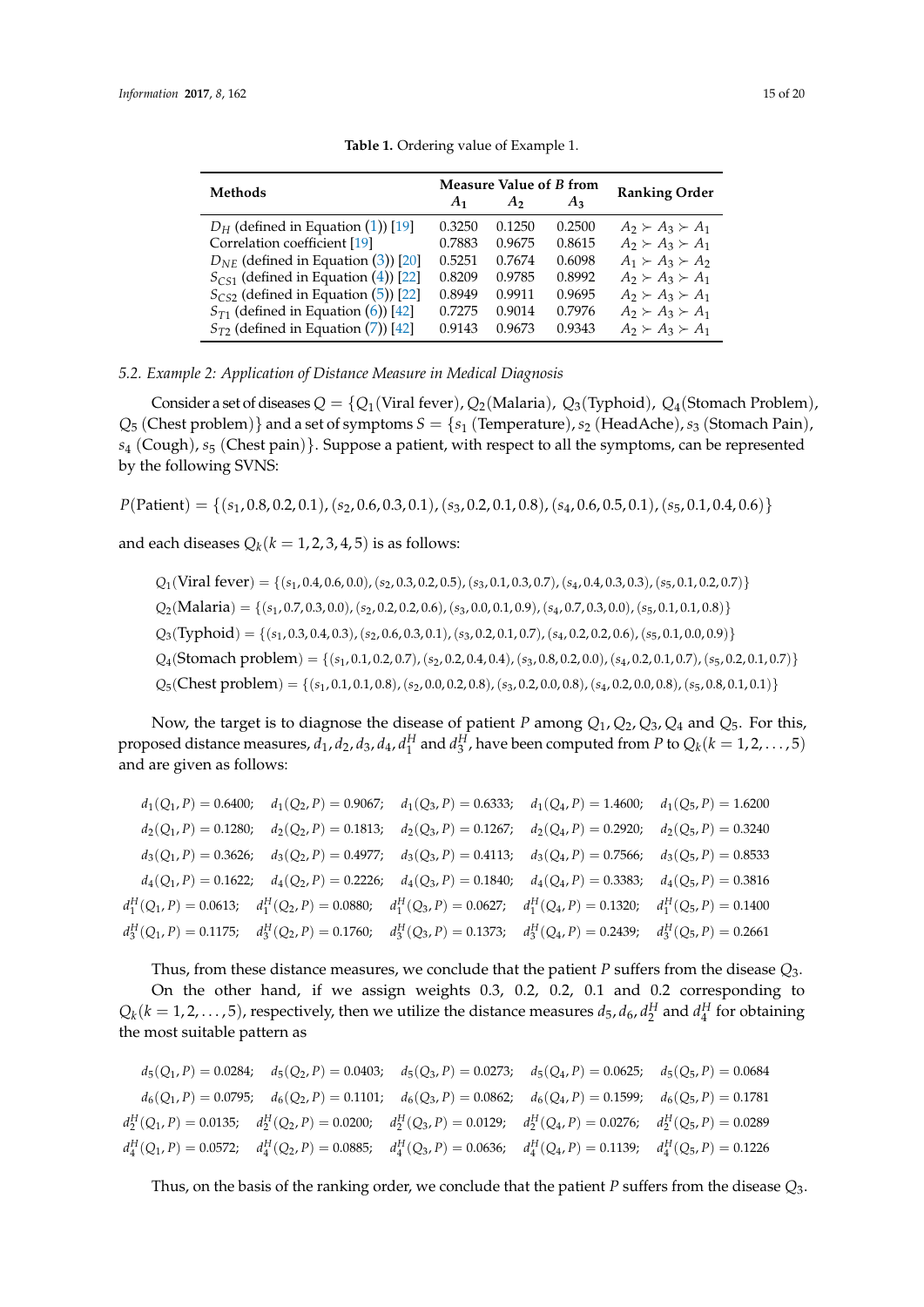Comparison of Example 2 Results with Existing Approaches

<span id="page-15-0"></span>In order to verify the feasibility of the proposed decision-making approach based on the distance measure, we conducted a comparison analysis based on the same illustrative example. For this, various measures as presented in Equations [\(1\)](#page-2-0)–[\(7\)](#page-3-1) were taken, and their corresponding results are summarized in Table [2,](#page-15-0) which shows that the patient *P* suffers from the disease *Q*1.

| Approach                                                  | <b>Ranking Order</b>                                                                                                                                                                             |
|-----------------------------------------------------------|--------------------------------------------------------------------------------------------------------------------------------------------------------------------------------------------------|
| $D_H$ (defined in Equation (1)) [19]                      | $Q_1 \succ Q_3 \succ Q_2 \succ Q_4 \succ Q_5$                                                                                                                                                    |
| Correlation [19]                                          | $Q_1 \succ Q_2 \succ Q_3 \succ Q_4 \succ Q_5$                                                                                                                                                    |
| Distance measure [27]<br>$p=1$<br>$p=2$<br>$p=3$<br>$p=5$ | $Q_3 \succ Q_1 \succ Q_2 \succ Q_4 \succ Q_5$<br>$Q_1 \succ Q_3 \succ Q_2 \succ Q_4 \succ Q_5$<br>$Q_1 \succ Q_3 \succ Q_2 \succ Q_4 \succ Q_5$<br>$Q_1 \succ Q_3 \succ Q_2 \succ Q_4 \succ Q_5$ |
| $D_{NH}$ (defined in Equation (2)) [20]                   | $Q_3 \succ Q_1 \succ Q_2 \succ Q_4 \succ Q_5$                                                                                                                                                    |
| $D_{NH}$ (defined in Equation (3)) [20]                   | $Q_1 \succ Q_3 \succ Q_2 \succ Q_4 \succ Q_5$                                                                                                                                                    |
| $S_{CS1}$ (defined in Equation (4)) [22]                  | $Q_1 \succ Q_3 \succ Q_2 \succ Q_4 \succ Q_5$                                                                                                                                                    |
| $S_{CS1}$ (defined in Equation (5)) [22]                  | $Q_1 \succ Q_2 \succ Q_3 \succ Q_4 \succ Q_5$                                                                                                                                                    |
| $S_{T1}$ (defined in Equation (6)) [42]                   | $Q_1 \succ Q_3 \succ Q_2 \succ Q_4 \succ Q_5$                                                                                                                                                    |
| $S_{T1}$ (defined in Equation (7)) [42]                   | $Q_1 \succ Q_3 \succ Q_2 \succ Q_4 \succ Q_5$                                                                                                                                                    |

**Table 2.** Comparison of diagnosis result using existing measures.

#### *5.3. Effect of the Parameters p and t on the Ordering*

However, in order to analyze the effect of the parameters *t* and *p* on the measure values, an experiment was performed by taking different values of  $p$  ( $p = 1, 1.5, 2, 3, 5, 10$ ) corresponding to a different value of the uncertainty parameter  $t$  ( $t = 3, 5, 7$ ). On the basis of these different pairs of parameters, distance measures were computed, and their results are summarized in Tables [3](#page-16-0) and [4,](#page-16-1) respectively, for Examples 1 and 2 corresponding to different criterion weights.

From these, the following have been computed:

- (i) For a fixed value of *p*, it has been observed that the measure values corresponding to each alternative increase with the increase in the value of *t*. On the other hand, by varying the value of *t* from 3 to 7, corresponding to a fixed value of *p*, this implies that values of the distance measures of each diagnosis from the patient *P* increase.
- (ii) It has also been observed from this table that when the weight vector has been assigned to each criterion weight, then the measure values are less than that of an equal weighting case.
- (iii) Finally, it is seen from the table that the measured values corresponding to each alternative  $Q_k(k=1,2,3,4,5)$  are conservative in nature.

For each pair, the measure values lie between 0 and 1, and hence, on the basis of this, we conclude that the patient *P* suffers from the *Q*<sup>1</sup> disease. The ranking order for the decision-maker is shown in the table as (13245), which indicates that the order of the different attributes is of the form  $Q_1 \succ Q_3 \succ Q_2 \succ Q_4 \succ Q_5$ . Hence  $Q_1$  is the most desirable, while  $Q_5$  is the least desirable for different values of *t* and *p*.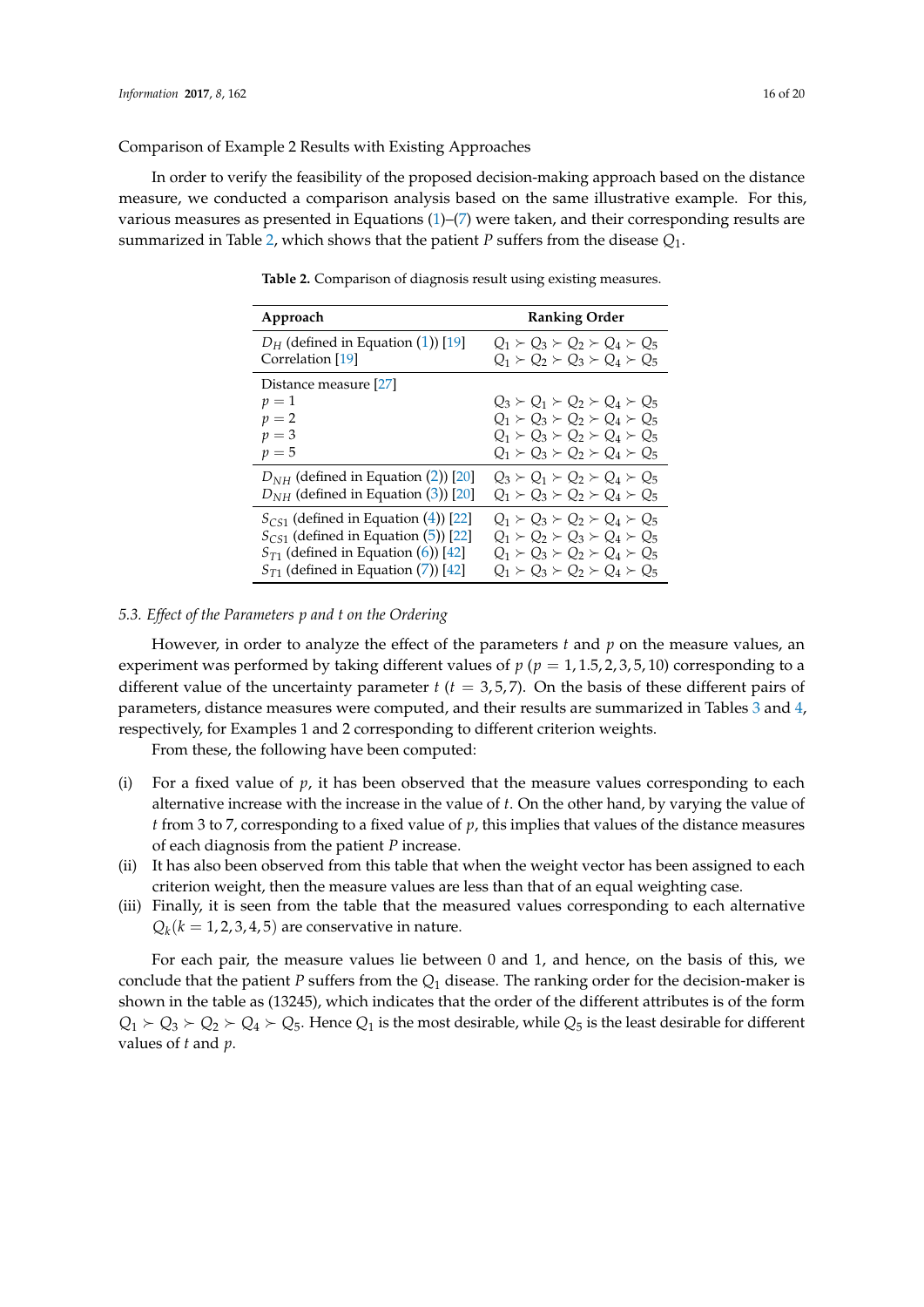<span id="page-16-0"></span>

|                  |   |               |               |               | When Equal Importance Is given to Each Criteria | When Weight Vector $(0.3, 0.4, 0.2, 0.1)^T$ Is Taken |                 |                 |                           |
|------------------|---|---------------|---------------|---------------|-------------------------------------------------|------------------------------------------------------|-----------------|-----------------|---------------------------|
| $\boldsymbol{p}$ | t | $d^p(A_1, B)$ | $d^p(A_2, B)$ | $d^p(A_3, B)$ | Ranking                                         | $d_w^p(A_1, B)$                                      | $d_w^p(A_2, B)$ | $d_w^p(A_3, B)$ | Ranking                   |
|                  | 3 | 0.1400        | 0.0733        | 0.1167        | $A_2 \succ A_3 \succ A_1$                       | 0.0338                                               | 0.0162          | 0.0233          | $A_2 \succ A_3 \succ A_1$ |
| $\mathbf{1}$     | 5 | 0.1667        | 0.0762        | 0.1214        | $A_2 \succ A_3 \succ A_1$                       | 0.0387                                               | 0.0170          | 0.0248          | $A_2 \succ A_3 \succ A_1$ |
|                  | 7 | 0.1815        | 0.0778        | 0.1241        | $A_2 \succ A_3 \succ A_1$                       | 0.0414                                               | 0.0175          | 0.0256          | $A_2 \succ A_3 \succ A_1$ |
|                  | 3 | 0.1598        | 0.0783        | 0.1374        | $A_2 \succ A_3 \succ A_1$                       | 0.0620                                               | 0.0277          | 0.0426          | $A_2 \succ A_3 \succ A_1$ |
| 1.5              | 5 | 0.1924        | 0.0817        | 0.1437        | $A_2 \succ A_3 \succ A_1$                       | 0.0723                                               | 0.0293          | 0.0452          | $A_2 \succ A_3 \succ A_1$ |
|                  | 7 | 0.2116        | 0.0838        | 0.1480        | $A_2 \succ A_3 \succ A_1$                       | 0.0784                                               | 0.0304          | 0.0469          | $A_2 \succ A_3 \succ A_1$ |
|                  | 3 | 0.1749        | 0.0821        | 0.1560        | $A_2 \succ A_3 \succ A_1$                       | 0.0861                                               | 0.0369          | 0.0604          | $A_2 \succ A_3 \succ A_1$ |
|                  | 5 | 0.2137        | 0.0859        | 0.1646        | $A_2 \succ A_3 \succ A_1$                       | 0.1021                                               | 0.0392          | 0.0644          | $A_2 \succ A_3 \succ A_1$ |
|                  | 7 | 0.2374        | 0.0885        | 0.1705        | $A_2 \succ A_3 \succ A_1$                       | 0.1120                                               | 0.0408          | 0.0671          | $A_2 \succ A_3 \succ A_1$ |
|                  | 3 | 0.1970        | 0.0880        | 0.1875        | $A_2 \succ A_3 \succ A_1$                       | 0.1229                                               | 0.0507          | 0.0927          | $A_2 \succ A_3 \succ A_1$ |
| 3                | 5 | 0.2469        | 0.0929        | 0.02012       | $A_2 \succ A_3 \succ A_1$                       | 0.1497                                               | 0.0543          | 0.1000          | $A_2 \succ A_3 \succ A_1$ |
|                  | 7 | 0.2785        | 0.0962        | 0.2098        | $A_2 \succ A_3 \succ A_1$                       | 0.1672                                               | 0.0566          | 0.1046          | $A_2 \succ A_3 \succ A_1$ |
|                  | 3 | 0.2240        | 0.0967        | 0.2314        | $A_2 \succ A_1 \succ A_3$                       | 0.1680                                               | 0.0689          | 0.1469          | $A_2 \succ A_3 \succ A_1$ |
| 5                | 5 | 0.2902        | 0.1041        | 0.2526        | $A_2 \succ A_3 \succ A_1$                       | 0.2128                                               | 0.0749          | 0.1605          | $A_2 \succ A_3 \succ A_1$ |
|                  | 7 | 0.3326        | 0.1087        | 0.2650        | $A_2 \succ A_3 \succ A_1$                       | 0.2426                                               | 0.0786          | 0.1685          | $A_2 \succ A_3 \succ A_1$ |
|                  | 3 | 0.2564        | 0.1107        | 0.2830        | $A_2 \succ A_1 \succ A_3$                       | 0.2203                                               | 0.0939          | 0.2248          | $A_2 \succ A_1 \succ A_3$ |
| 10               | 5 | 0.3421        | 0.1231        | 0.3131        | $A_2 \succ A_3 \succ A_1$                       | 0.2915                                               | 0.1047          | 0.2487          | $A_2 \succ A_3 \succ A_1$ |
|                  | 7 | 0.3942        | 0.1304        | 0.3301        | $A_2 \succ A_3 \succ A_1$                       | 0.3356                                               | 0.1109          | 0.2622          | $A_2 \succ A_3 \succ A_1$ |

**Table 3.** Results of classification of given sample using proposed distance measure.

**Table 4.** Diagnosis result on basis of proposed distance measure.

<span id="page-16-1"></span>

|                  | When Equal Importance Is Given to Each Criteria |               |               |               |               | When Weight Vector $(0.3, 0.2, 0.2, 0.1, 0.2)^T$ is Taken |                          |                |                |                 |                 |  |
|------------------|-------------------------------------------------|---------------|---------------|---------------|---------------|-----------------------------------------------------------|--------------------------|----------------|----------------|-----------------|-----------------|--|
| $\boldsymbol{p}$ | t                                               | $d^p(Q_1, P)$ | $d^p(Q_2, P)$ | $d^p(Q_3, P)$ | $d^p(Q_4, P)$ | $d^p(Q_5, P)$                                             | $d_w^p(\mathcal{Q}_1,P)$ | $d_w^p(Q_2,P)$ | $d_w^p(Q_3,P)$ | $d_w^p(Q_4, P)$ | $d_w^p(Q_5, P)$ |  |
|                  | 3                                               | 0.1280        | 0.1813        | 0.1267        | 0.2920        | 0.3240                                                    | 0.0284                   | 0.0403         | 0.0273         | 0.0625          | 0.0684          |  |
|                  | 5                                               | 0.1410        | 0.1867        | 0.1457        | 0.3076        | 0.3400                                                    | 0.0304                   | 0.0413         | 0.0300         | 0.0643          | 0.0700          |  |
|                  | 7                                               | 0.1481        | 0.1896        | 0.1563        | 0.3178        | 0.3489                                                    | 0.0315                   | 0.0419         | 0.0315         | 0.0656          | 0.070           |  |
|                  | 3                                               | 0.1465        | 0.2023        | 0.1600        | 0.3175        | 0.3574                                                    | 0.0553                   | 0.0768         | 0.0579         | 0.1154          | 0.1282          |  |
| 1.5              | 5                                               | 0.1612        | 0.2131        | 0.1794        | 0.3364        | 0.3778                                                    | 0.0598                   | 0.0808         | 0.0628         | 0.1202          | 0.1334          |  |
|                  | 7                                               | 0.1711        | 0.2205        | 0.1916        | 0.3492        | 0.3913                                                    | 0.0630                   | 0.0836         | 0.0658         | 0.1237          | 0.1369          |  |
|                  | 3                                               | 0.1622        | 0.2226        | 0.1840        | 0.3383        | 0.3816                                                    | 0.0795                   | 0.1101         | 0.0862         | 0.1599          | 0.1781          |  |
| 2                | 5                                               | 0.1787        | 0.2391        | 0.2038        | 0.3609        | 0.4052                                                    | 0.0867                   | 0.1183         | 0.0928         | 0.1686          | 0.1872          |  |
|                  | 7                                               | 0.1895        | 0.2501        | 0.2168        | 0.3760        | 0.4211                                                    | 0.0914                   | 0.1238         | 0.0972         | 0.1744          | 0.1933          |  |
|                  | 3                                               | 0.1870        | 0.2601        | 0.2163        | 0.3715        | 0.4142                                                    | 0.1182                   | 0.1662         | 0.1312         | 0.2276          | 0.2509          |  |
| 3                | 5                                               | 0.2061        | 0.2876        | 0.2376        | 0.4004        | 0.4421                                                    | 0.1297                   | 0.1842         | 0.1409         | 0.2436          | 0.2666          |  |
|                  | 7                                               | 0.2175        | 0.3047        | 0.2516        | 0.4185        | 0.4601                                                    | 0.1365                   | 0.1954         | 0.1475         | 0.2535          | 0.2765          |  |
|                  | 3                                               | 0.2185        | 0.3187        | 0.2531        | 0.4170        | 0.4504                                                    | 0.1675                   | 0.2471         | 0.1892         | 0.3127          | 0.3354          |  |
| 5                | 5                                               | 0.2405        | 0.3625        | 0.2782        | 0.4531        | 0.4826                                                    | 0.1841                   | 0.2817         | 0.2045         | 0.3384          | 0.3588          |  |
|                  | 7                                               | 0.2529        | 0.3877        | 0.2940        | 0.4740        | 0.5023                                                    | 0.1934                   | 0.3016         | 0.2145         | 0.3532          | 0.3729          |  |
|                  | 3                                               | 0.2519        | 0.3980        | 0.2969        | 0.4731        | 0.4896                                                    | 0.2215                   | 0.3524         | 0.2599         | 0.4095          | 0.4235          |  |
| 10               | 5                                               | 0.2771        | 0.4586        | 0.3271        | 0.5170        | 0.5252                                                    | 0.2434                   | 0.4063         | 0.2840         | 0.4464          | 0.4547          |  |
|                  | 7                                               | 0.2912        | 0.4624        | 0.3451        | 0.5420        | 0.5466                                                    | 0.2556                   | 0.4363         | 0.2981         | 0.4675          | 0.4730          |  |

#### *5.4. Advantages of the Proposed Method*

According to the above comparison analysis, the proposed method for addressing decision-making problems has the following advantages:

- (i) The distance measure under the IFS environment can only handle situations in which the degree of membership and non-membership is provided to the decision-maker. This kind of measure is unable to deal with indeterminacy, which commonly occurs in real-life applications. Because SVNSs are a successful tool in handling indeterminacy, the proposed distance measure in the neutrosophic domain can effectively be used in many real applications in decision-making.
- (ii) The proposed distance measure depends upon two parameters *p* and *t*, which help in adjusting the hesitation margin in computing data. The effect of hesitation will be diminished or almost neglected if the value of *t* is taken very large, and for smaller values of *t*, the effect of hesitation will rise. Thus, according to requirements, the decision-maker can adjust the parameter to handle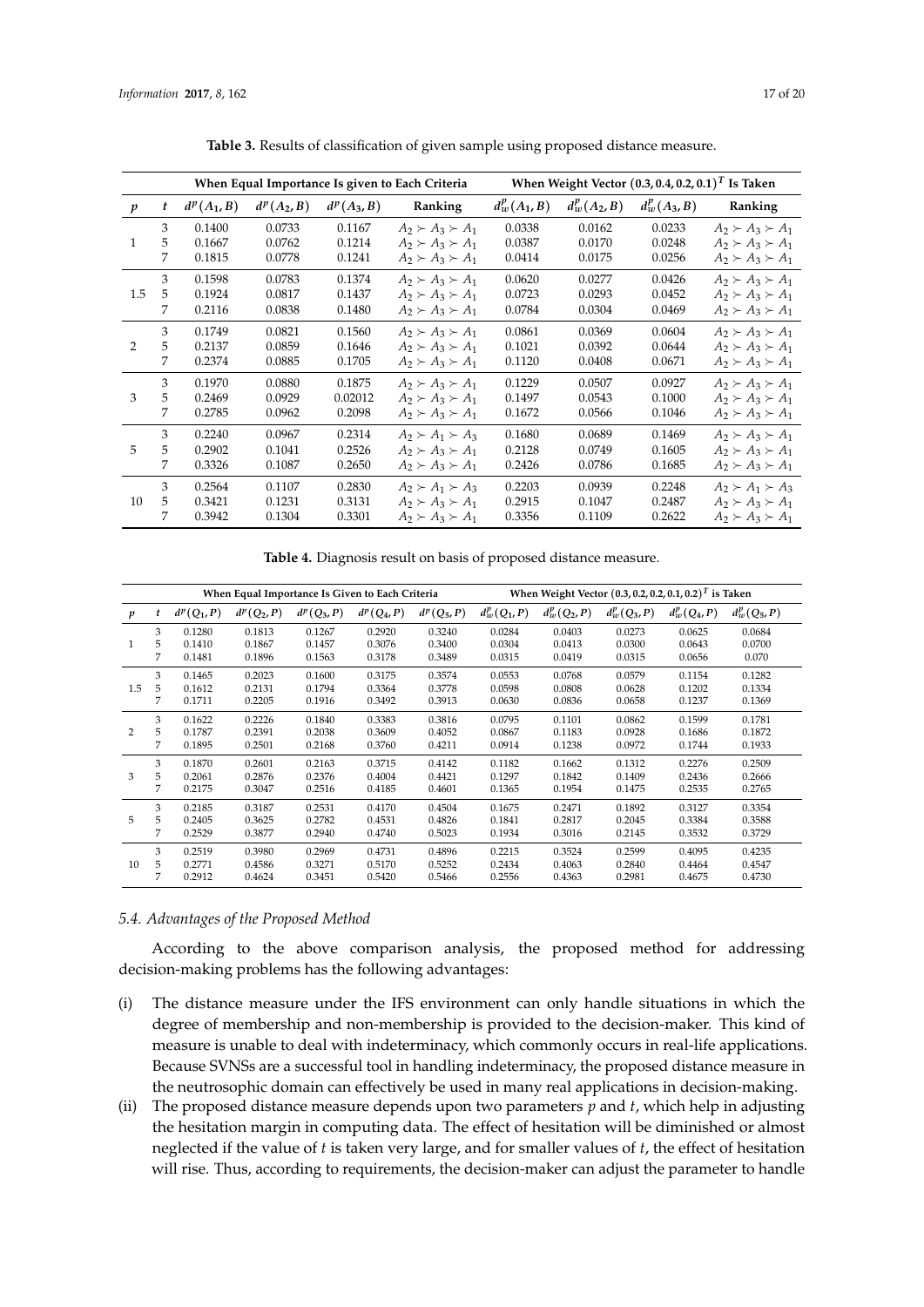incomplete as well as indeterminate information. Therefore, this proposed approach is more suitable for engineering, industrial and scientific applications.

(iii) As has been observed from existing studies, various existing measures under NS environments have been proposed by researchers, but there are some situations that cannot be distinguished by these existing measures; hence their corresponding algorithm may give an irrelevant result. The proposed measure has the ability to overcome these flaws; thus it is a more suitable measure to tackle problems.

#### <span id="page-17-3"></span>**6. Conclusions**

SVNSs are applied to problems with imprecise, uncertain, incomplete and inconsistent information existing in the real world. Although several measures already exist to deal with such kinds of information systems, they have several flaws, as described in the manuscript. Here in this article, we overcome these flaws by proposing an alternative way to define new generalized distance measures between the two SVNNs. Further, a family of normalized and weighted normalized Hamming and Euclidean distance measures have been proposed for the SVNSs. Some desirable properties and their relations have been studied in detail. Finally, a decision-making method has been proposed on the basis of these distance measures. To demonstrate the efficiency of the proposed coefficients, numerical examples of pattern recognition as well as medical diagnosis have been taken. A comparative study, as well as the effect of the parameters on the ranking of the alternative, will support the theory and hence demonstrate that the proposed measures are an alternative way to solve the decision-making problems. In the future, we will extend the proposed approach to the soft set environment [\[43](#page-19-3)[–45\]](#page-19-4), the multiplicative environment [\[46](#page-19-5)[–48\]](#page-19-6), and other uncertain and fuzzy environments [\[7,](#page-17-5)[49–](#page-19-7)[53\]](#page-19-8).

**Acknowledgments:** The authors wish to thank the anonymous reviewers for their valuable suggestions. The second author, Nancy, was supported through the Maulana Azad National Fellowship funded by the University Grant Commission (No. F1-17.1/2017-18/MANF-2017-18-PUN-82613).

**Author Contributions:** H. Garg and Nancy jointly designed the idea of research, planned its development. Nancy reviewed the literature and finding examples. H. Garg wrote the paper. Nancy made a contribution to the case study. H. Garg analyzed the data and checking language. Finally, all the authors have read and approved the final manuscript.

**Conflicts of Interest:** The author declares no conflict of interest.

#### **References**

- <span id="page-17-0"></span>1. Zadeh, L.A. Fuzzy sets. *Inf. Control* **1965**, *8*, 338–353.
- <span id="page-17-1"></span>2. Atanassov, K.T. Intuitionistic fuzzy sets. *Fuzzy Sets Syst.* **1986**, *20*, 87–96.
- <span id="page-17-2"></span>3. Xu, Z.S. Intuitionistic fuzzy aggregation operators. *IEEE Trans. Fuzzy Syst.* **2007**, *15*, 1179 –1187.
- 4. Garg, H. Confidence levels based Pythagorean fuzzy aggregation operators and its application to decision-making process. *Comput. Math. Organ. Theory* **2017**, *23*, 546–571.
- 5. Garg, H. Novel intuitionistic fuzzy decision making method based on an improved operation laws and its application. *Eng. Appl. Artif. Intell.* **2017**, *60*, 164–174.
- 6. Garg, H. Generalized intuitionistic fuzzy interactive geometric interaction operators using Einstein t-norm and t-conorm and their application to decision making. *Comput. Ind. Eng.* **2016**, *101*, 53–69.
- <span id="page-17-5"></span>7. Kumar, K.; Garg, H. TOPSIS method based on the connection number of set pair analysis under interval-valued intuitionistic fuzzy set environment. *Comput. Appl. Math.* **2016**, 1–11, doi:10.1007/s40314-016-0402-0.
- <span id="page-17-4"></span>8. Grzegorzewski, P. Distance between intuitionistic fuzzy sets and/or interval-valued fuzzy sets based on the hausdorff metric. *Fuzzy Sets Syst.* **2004**, *148*, 319–328.
- 9. Garg, H. A new generalized improved score function of interval-valued intuitionistic fuzzy sets and applications in expert systems. *Appl. Soft Comput.* **2016**, *38*, 988–999.
- 10. Garg, H. A New Generalized Pythagorean Fuzzy Information Aggregation Using Einstein Operations and Its Application to Decision Making. *Int. J. Intell. Syst.* **2016**, *31*, 886–920.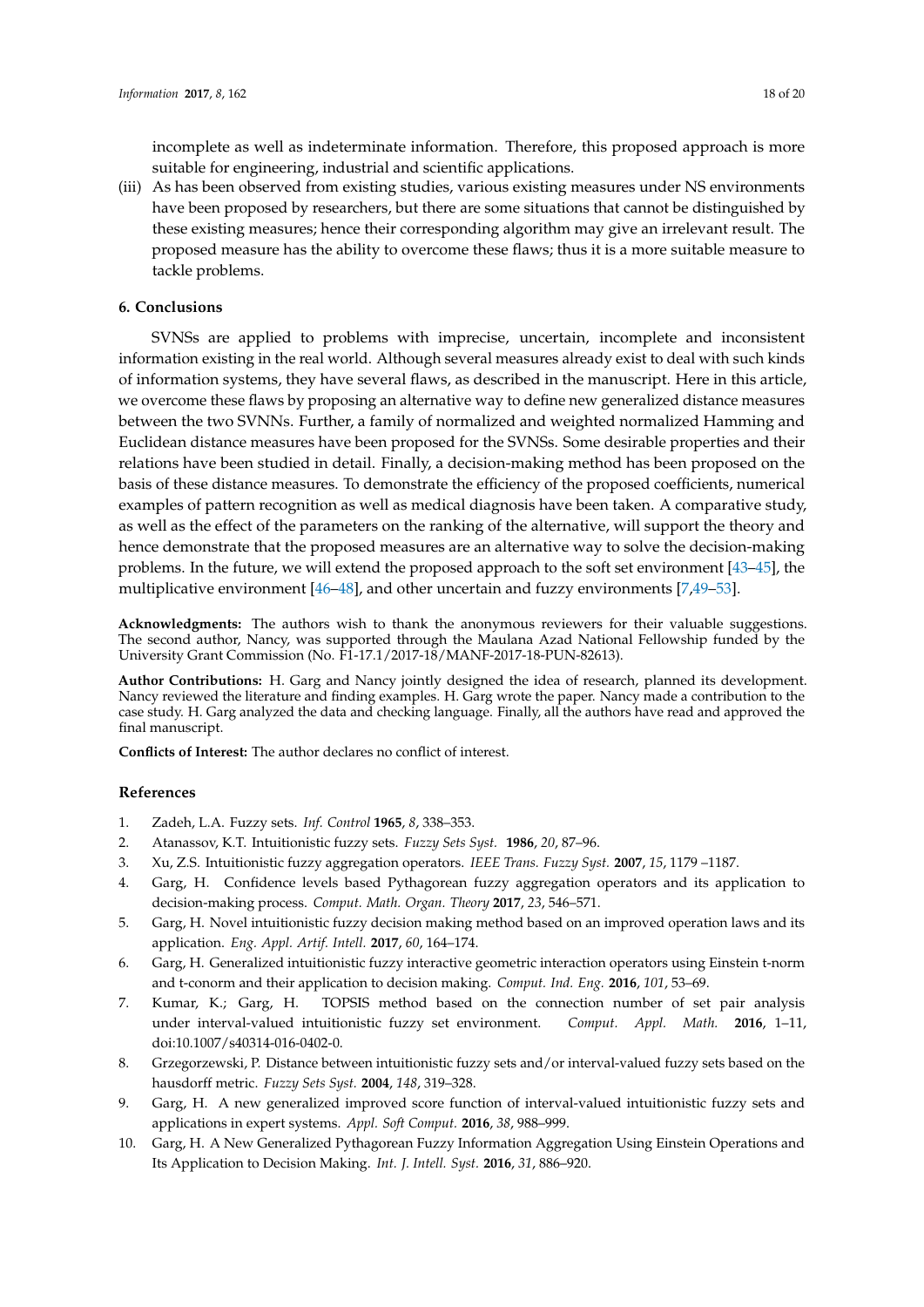- 11. Xu, Z.S.; Yager, R.R. Some geometric aggregation operators based on intuitionistic fuzzy sets. *Int. J. Gen. Syst.* **2006**, *35*, 417–433.
- 12. Garg, H. Some Picture Fuzzy Aggregation Operators and Their Applications to Multicriteria Decision-Making. *Arabian J. Sci. Eng.* **2017**, *42*, 5275–5290.
- 13. Garg, H. Some series of intuitionistic fuzzy interactive averaging aggregation operators. *SpringerPlus* **2016**, *5*, 999, doi:10.1186/s40064-016-2591-9.
- 14. Yager, R.R. On ordered weighted avergaing aggregation operators in multi-criteria decision making. *IEEE Trans. Syst. Man Cybern.* **1988**, *18*, 183–190.
- 15. Garg, H. A new improved score function of an interval-valued Pythagorean fuzzy set based TOPSIS method. *Int. J. Uncertain. Quantif.* **2017**, *7*, 463–474.
- <span id="page-18-0"></span>16. Garg, H. Some methods for strategic decision-making problems with immediate probabilities in Pythagorean fuzzy environment. *Int. J. Intell. Syst.* **2017**, 1–26, doi:10.1002/int.21949.
- <span id="page-18-1"></span>17. Smarandache, F. *A Unifying Field in Logics. Neutrosophy: Neutrosophic Probability, Set and Logic*; American Research Press; Rehoboth, DE, USA, 1999.
- <span id="page-18-2"></span>18. Wang, H.; Smarandache, F.; Zhang, Y.Q.; Sunderraman, R. Single valued neutrosophic sets. *Rev. Air Force Acad.* **2010**, *1*, 10–14.
- <span id="page-18-3"></span>19. Broumi, S.; Smarandache, F. Correlation coefficient of interval neutrosophic set. *Appl. Mech. Mater.* **2013**, *436*, 511– 517.
- <span id="page-18-4"></span>20. Majumdar, P., Neutrosophic Sets and Its Applications to Decision Making. In *Computational Intelligence for Big Data Analysis: Frontier Advances and Applications*; Acharjya, D., Dehuri, S., Sanyal, S., Eds.; Springer International Publishing: Cham, Switzerland, 2015; pp. 97–115.
- <span id="page-18-5"></span>21. Ye, J. Multicriteria decision making method using the correlation coefficient under single-value neutrosophic environment. *Int. J. Gen. Syst.* **2013**, *42*, 386–394.
- <span id="page-18-6"></span>22. Ye, J. Improved cosine similarity measures of simplified neutrosophic sets for medical diagnoses. *Artif. Intell. Med.* **2015**, *63*, 171–179.
- <span id="page-18-7"></span>23. Kong, L.; Wu, Y.; Ye, J. Misfire fault diagnosis method of gasoline engines using the cosine similarity measure of neutrosophic numbers. *Neutrosophic Sets Syst.* **2015**, *8*, 42–45.
- <span id="page-18-8"></span>24. Nancy.; Garg, H. An improved score function for ranking Neutrosophic sets and its application to decision-making process. *Int. J. Uncertain. Quantif.* **2016**, *6*, 377–385.
- <span id="page-18-10"></span><span id="page-18-9"></span>25. Garg, H.; Nancy. On single-valued neutrosophic entropy of order *α*. *Neutrosophic Sets Syst.* **2016**, *14*, 21–28.
- 26. Garg, H.; Nancy. Non-linear programming method for multi-criteria decision making problems under interval neutrosophic set environment. *Appl. Intell.* **2017**, 1– 15, doi:10.1007/s10489-017-1070-5.
- <span id="page-18-11"></span>27. Ye, J. Multiple attribute group decision-making method with completely unknown weights based on similarity measures under single valued neutrosophic environment. *J. Intell. Fuzzy Syst.* **2014**, *27*, 2927–2935.
- <span id="page-18-12"></span>28. Majumdar, P.; Samant, S.K. On Similarity and entropy of neutrosophic sets. *J. Intell. Fuzzy Syst.* **2014**, *26*, 1245–1252.
- <span id="page-18-13"></span>29. Ye, J. Similarity measures between interval neutrosophic sets and their applications in multicriteria decision-making. *Int. J. Intell. Fuzzy Syst.* **2014**, *26*, 165–172.
- <span id="page-18-14"></span>30. Huang, H.L. New distance measure of single-valued neutrosophic sets and its application. *Int. J. Intell. Syst.* **2016**, *31*, 1021–1032.
- <span id="page-18-15"></span>31. Broumi, S.; Smarandache, F. Cosine similarity measure of interval valued neutrosophic sets. *Neutrosophic Sets Syst.* **2014**, *5*, 15–20.
- 32. Peng, J.J.; Wang, J.Q.; Wang, J.; Zhang, H.Y.; Chen, Z.H. Simplified neutrosophic sets and their applications in multi-criteria group decision-making problems. *Int. J. Syst. Sci.* **2016**, *47*, 2342–2358.
- 33. Ye, J. A multicriteria decision-making method using aggregation operators for simplified neutrosophic sets. *J. Intell. Fuzzy Syst.* **2014**, *26*, 2459–2466.
- 34. Li, Y.; Liu, P.; Chen, Y. Some single valued neutrosophic number heronian mean operators and their application in multiple attribute group decision making. *Informatica* **2016**, *27*, 85–110.
- 35. Ye, J. Multiple attribute decision-making method based on the possibility degree ranking method and ordered weighted aggregation operators of interval neutrosophic numbers. *J. Intell. Fuzzy Syst.* **2015**, *28*, 1307–1317.